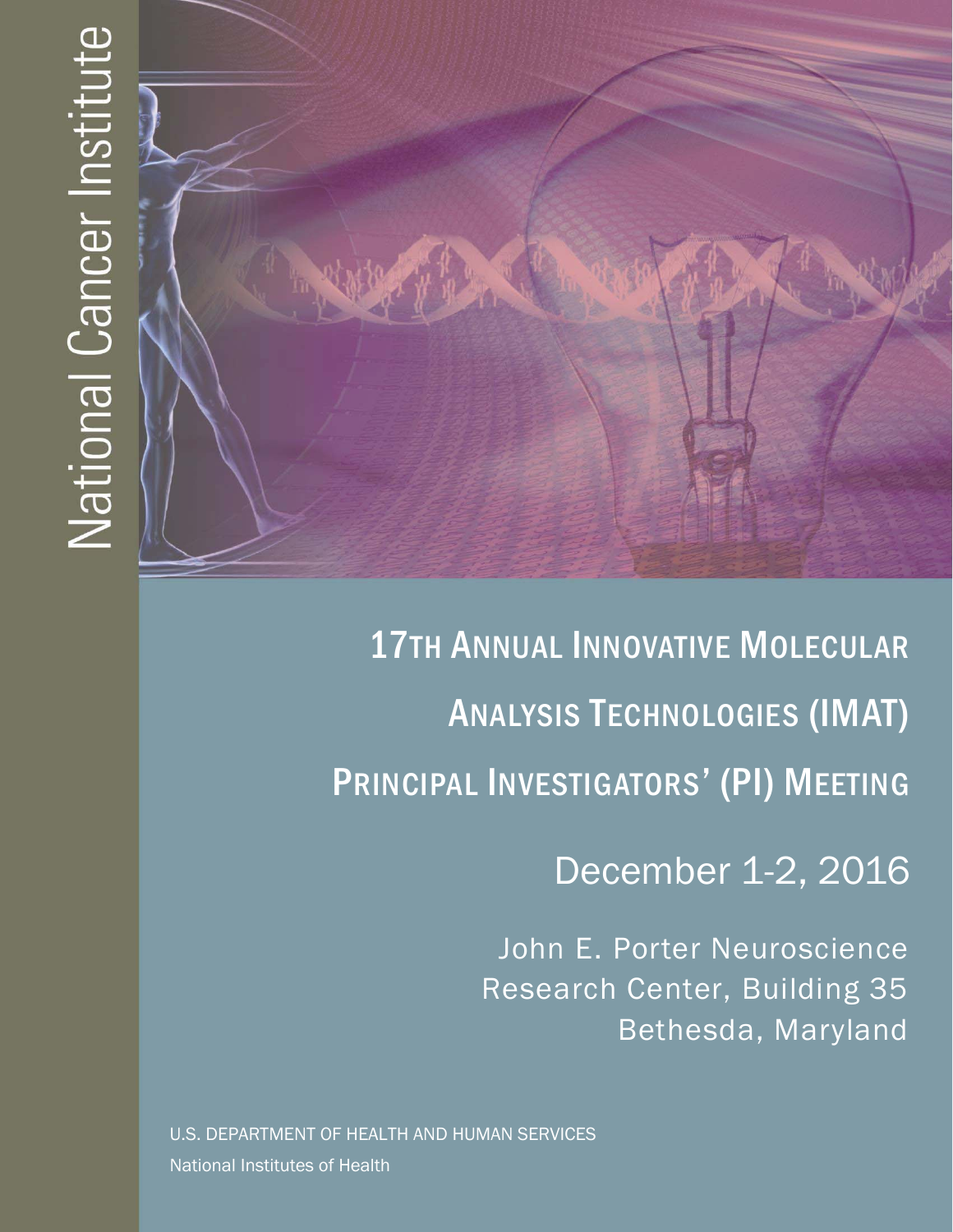### Welcome

Welcome to the 17<sup>th</sup> Annual Principal Investigators' (PI) Meeting for the NCI Innovative Molecular Analysis Technologies (IMAT) program. As many of you already know, this annual meeting is organized to address two important aims of the IMAT program: (1) to provide NCI a chance to interact directly with PIs and receive an update on progress to date with supported research and (2) to provide an opportunity for interactions and exchange of ideas among meeting participants. The latter aim serves as a critical opportunity to spark new project collaborations for either further improvement of supported technology platforms or to launch the development of entirely new technologies. The interactions are also an important opportunity for receiving critical feedback and guidance from a broad community, as well as for fostering dissemination of the exciting technologies emerging from IMAT-supported researchers. Researchers from NCI's intramural laboratories of the Center for Cancer Research have again been invited to attend this meeting and encouraged to engage IMAT PIs.

This year, the IMAT program team is working to advance three new elements in the program. The first is an interest in more directly incorporating the perspective of our ultimate stakeholders, which are the cancer patients that might ultimately benefit from advances supported by the program. The second is a collaboration launched through the Vice President's Cancer Moonshot Initiative between the NCI and the Global Center for Medical Innovation (GCMI). GCMI puts emerging technologies through a development "proving grounds" pipeline to best position them for follow-on investment, enable commercialization and thereby make them more readily available for patients. The third is to establish more collaborative ties between investigators supported by the IMAT program and those in the NCI's Informatics Technologies for Cancer Research (ITCR) program. All three initiatives will be discussed during the meeting and you should reach out to NCI program staff for additional details.

As is always the case (but even more so this year than in the past) there are many more exciting active research projects in the IMAT portfolio than we could allow sufficient speaking time for, so we will continue our practice of having short "Poster Highlight" presentations for those investigators presenting particularly interesting progress. As these are short presentations, you are encouraged to seek details from their posters during the poster sessions. Please note that different posters will be presented at the two poster sessions because of the large number of currently active projects. In addition to the agenda and presentation abstracts provided, a list of resources and funding opportunities we thought might be of interest to IMAT PIs are included toward the back of this program book.

On behalf of the NCI program staff and everyone involved in the planning for this meeting, I thank you for your participation, your interest, and the important work you all do to assist in our collective mission against cancer. I look forward to an exciting and productive meeting.

Sincerely,

Tony Dickherber, Ph.D. IMAT Program Director, Center for Strategic Scientific Initiatives Office of the Director, National Cancer Institute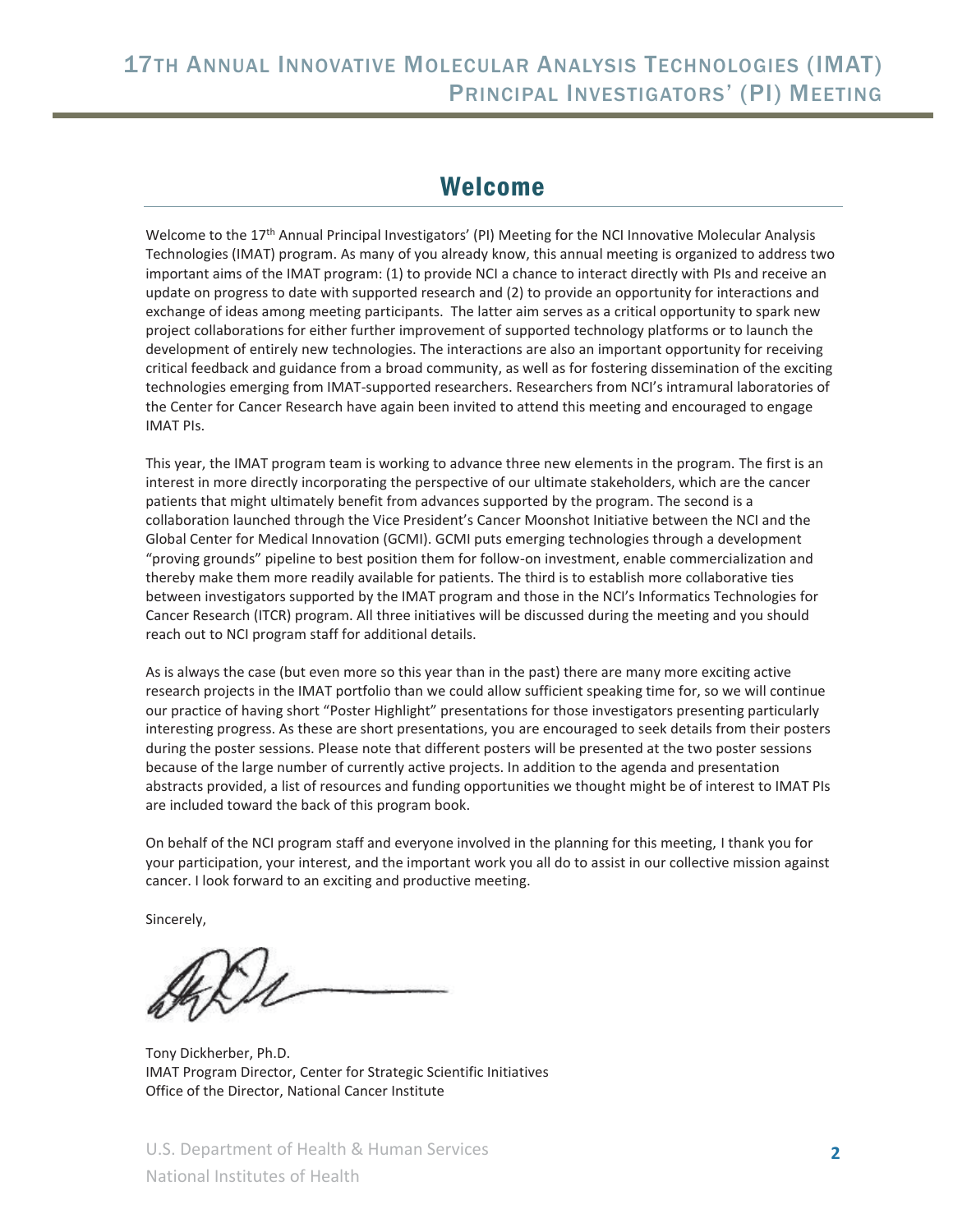## Agenda

## 17<sup>th</sup> Annual Principle Investigators' Retreat

# Day 1 – Thursday, Dec 1, 2016

| <b>Time</b>       | <b>Description</b>                                                                                                                               |
|-------------------|--------------------------------------------------------------------------------------------------------------------------------------------------|
| $8:30 - 8:45$ AM  | <b>Welcome and State of the Program</b><br><b>Tony Dickherber</b><br>NCI Center for Strategic Scientific Initiatives                             |
| $8:45 - 10:45$ AM | <b>Tools for Discovery Science</b>                                                                                                               |
| $8:45$ AM         | <b>Validation and Advanced Development of Duplex Sequencing</b><br>Lawrence Loeb<br>University of Washington                                     |
| 9:00 AM           | <b>High Precision Single Cell Whole Genome Application for Cancer</b><br><b>Diagnosis</b><br><b>Sunney Xie</b><br><b>Harvard University</b>      |
| $9:15$ AM         | A Novel Single-Molecule Telomere Characterization Technology<br>for Analyzing Cancer<br><b>Harold Riethman</b><br><b>Old Dominion University</b> |
| $9:30$ AM         | Sensor-Seq: A Genome-Wide Biological Measure of miRNA<br><b>Activity</b><br><b>Brian Brown</b><br><b>Icahn School Of Medicine at Mount Sinai</b> |
| $9:45$ AM         | <b>High Density Peptide Arrays for Cancer-Related Post-</b><br><b>Translational Modifications</b><br><b>Mary Ozers</b><br>Proteovista, LLC       |
| 10:00 AM          | Shedding Light on the Roles of Glycosylation in Cancer<br><b>Development</b><br>Joseph Zaia<br><b>Boston University Medical Campus</b>           |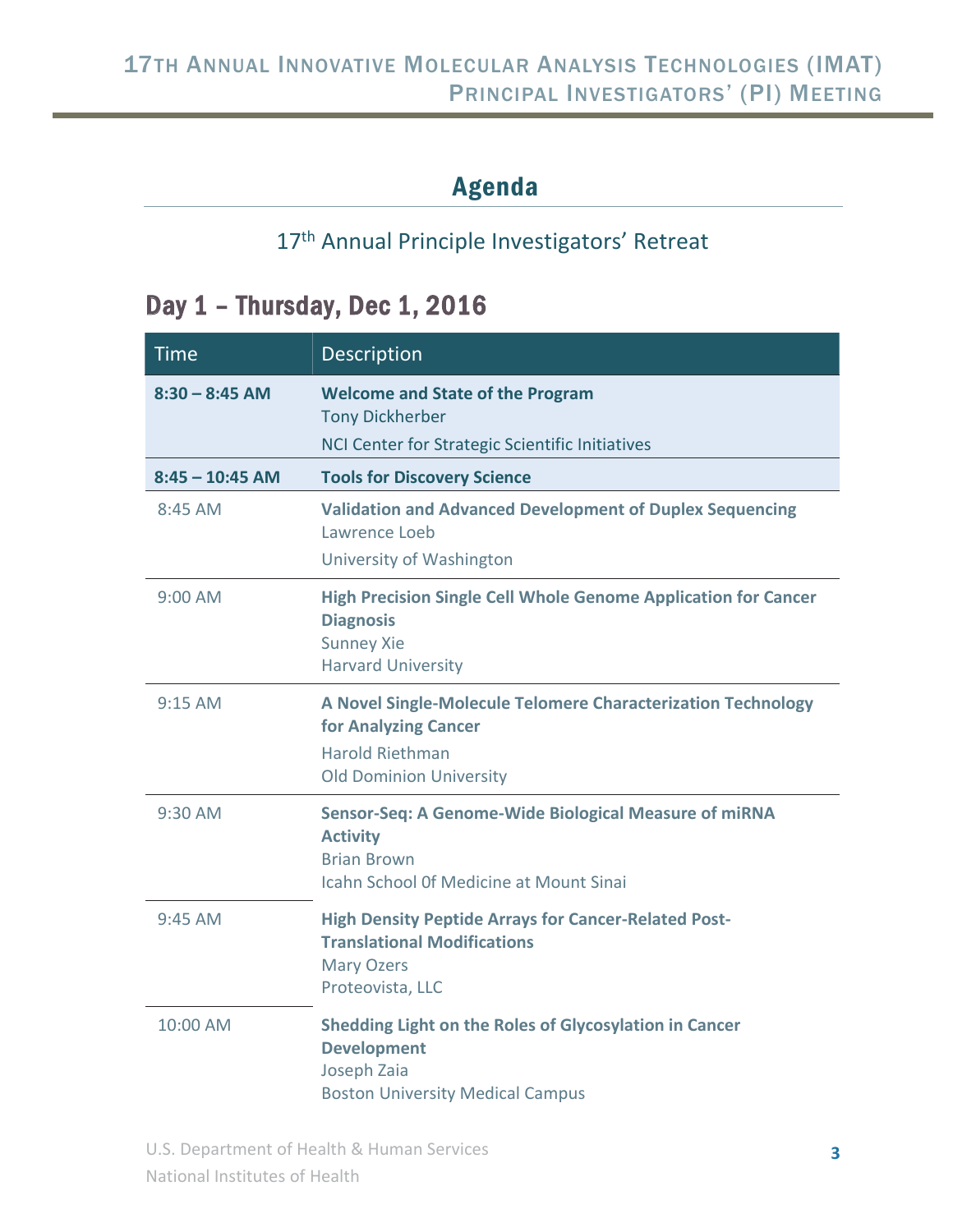| <b>Time</b>        | Description                                                                                                                                                                                                                                                                                                                                                                                                                                                                                                                                                                                                                                                                                                                                                                                                                                                                                                                                                                                                       |  |  |
|--------------------|-------------------------------------------------------------------------------------------------------------------------------------------------------------------------------------------------------------------------------------------------------------------------------------------------------------------------------------------------------------------------------------------------------------------------------------------------------------------------------------------------------------------------------------------------------------------------------------------------------------------------------------------------------------------------------------------------------------------------------------------------------------------------------------------------------------------------------------------------------------------------------------------------------------------------------------------------------------------------------------------------------------------|--|--|
| 10:15 AM           | <b>Improving Aptamer Development</b><br><b>Matthew Levy</b><br>Albert Einstein College of Medicine                                                                                                                                                                                                                                                                                                                                                                                                                                                                                                                                                                                                                                                                                                                                                                                                                                                                                                                |  |  |
| 10:30 AM           | <b>New Reagents for Tracking Protein Oxidation in Cells by MS and</b><br><b>Imaging Methods</b><br>Cristina Furdui<br><b>Wake Forest University Health Sciences</b>                                                                                                                                                                                                                                                                                                                                                                                                                                                                                                                                                                                                                                                                                                                                                                                                                                               |  |  |
| $10:45 - 11:05$ PM | <b>Coffee Break</b>                                                                                                                                                                                                                                                                                                                                                                                                                                                                                                                                                                                                                                                                                                                                                                                                                                                                                                                                                                                               |  |  |
| $11:05 - 12:20$ PM | <b>Panel Discussion: Frontiers of Cancer Epigenetics</b><br>Panel Moderator: Sean Hanlon, NCI\CSSI<br><b>Panelists:</b>                                                                                                                                                                                                                                                                                                                                                                                                                                                                                                                                                                                                                                                                                                                                                                                                                                                                                           |  |  |
|                    | Xiaowei Chen (Fox Chase Cancer Center)<br>$\bullet$<br>A Novel Allele-Specific RNA-ISH for Differential<br>$\circ$<br><b>Allele-Specific Expression</b><br>Adam Hall (Wake Forest School of Medicine)<br><b>Molecular Detection of DNA Hydroxymethylation</b><br>$\circ$<br>for Cancer Screening<br>Stephanie Byrum (University of Arkansas for Medical<br>$\bullet$<br>Sciences)<br><b>Quantitative Mass Spectrometric Analysis of</b><br>$\circ$<br><b>Histone Lysine Methylation from FFPE Tissues</b><br>Olivier Harismendy (University of California San Diego)<br><b>Genome-Wide Location Analysis of DNA Adduct in</b><br>$\circ$<br><b>Whole Cells</b><br>Pavel Petukhov (University of Illinois at Chicago)<br><b>Photoreactive Histone Deacetylase Probes for</b><br>$\circ$<br><b>Chromatin Immunoprecipitation in Cancer</b><br>Robert Turesky (University of Minnesota School of<br>$\bullet$<br>Medicine)<br><b>Carcinogen DNA Adduct Biomarkers in Formalin</b><br>$\circ$<br><b>Fixed Tissues</b> |  |  |
|                    | Ryan C. Bailey (University of Michigan) & Tamas Ordog<br>(Mayo Clinic)<br><b>Droplet Microfluidics for Low Input Epigenetics</b><br>$\circ$                                                                                                                                                                                                                                                                                                                                                                                                                                                                                                                                                                                                                                                                                                                                                                                                                                                                       |  |  |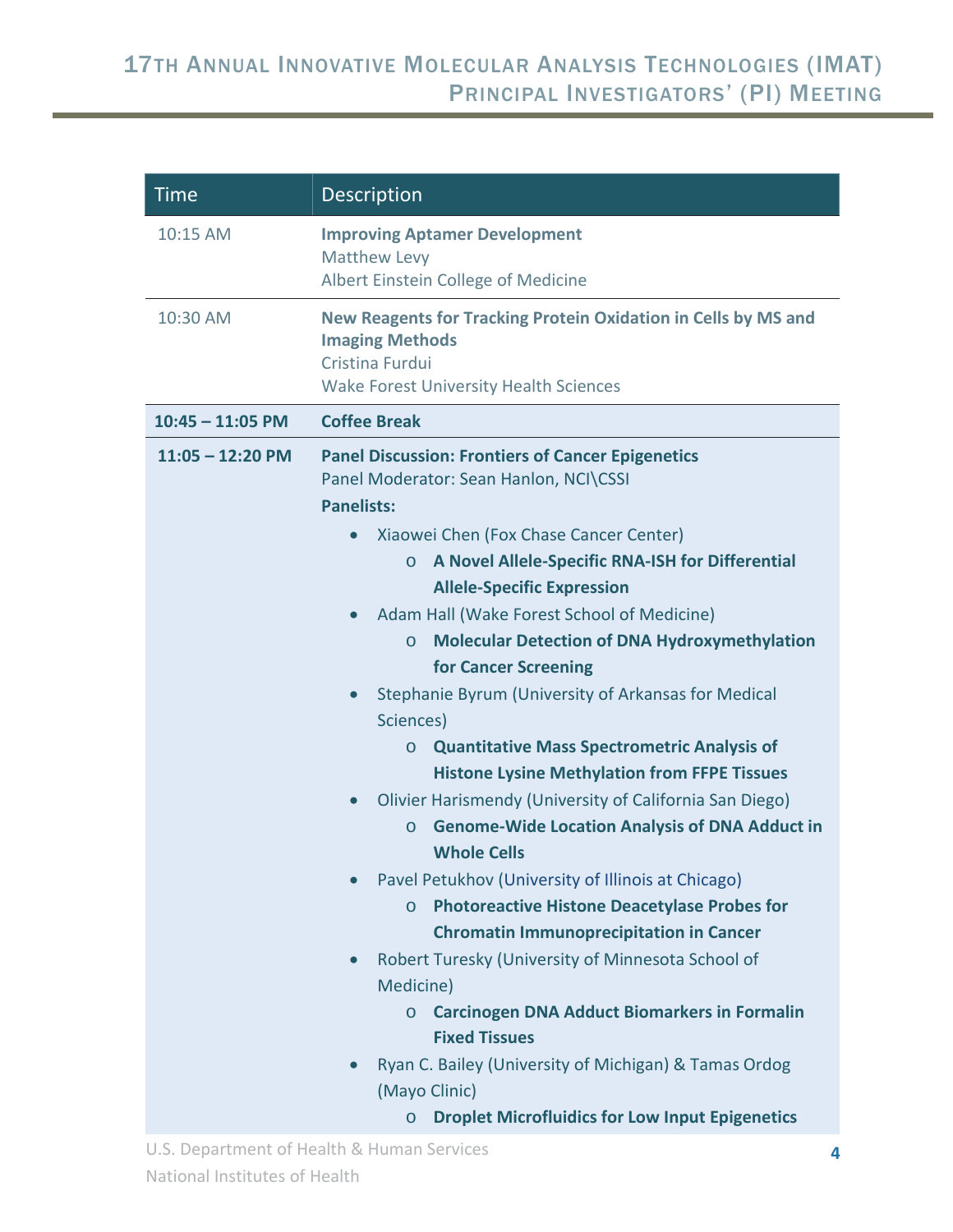| <b>Time</b>       | <b>Description</b>                                                                                                                                                                                                                                                                                  |
|-------------------|-----------------------------------------------------------------------------------------------------------------------------------------------------------------------------------------------------------------------------------------------------------------------------------------------------|
| $12:20 - 1:20$ PM | Lunch (on your own)                                                                                                                                                                                                                                                                                 |
| $1:20 - 1:50$ PM  | Invited Presentation(s) - Seeking the Patients' Perspectives<br>Amy Williams, NCI Office of Advocacy Relations<br>AnneMarie Ciccarella, Patient Research Advocate<br><b>Q&amp;A Panel</b><br>Amy Williams, Laurie Cynkin (NCI\OAR), AnneMarie<br>Ciccarella and Melissa Thompson (Patient Advocate) |
| $1:50 - 3:45$ PM  | <b>Advancing Clinical Capabilities</b>                                                                                                                                                                                                                                                              |
| 1:50 PM           | <b>Resources and Priorities from the NCI Division of Cancer</b><br><b>Treatment and Diagnosis</b><br>Rodrigo Chuaqui & Lokesh Agrawal<br><b>NCI\DCTD</b>                                                                                                                                            |
| 2:10 PM           | High-Throughput, Multiplexed Detection of miRNA Biomarkers in<br><b>Single Cancer Cells</b><br>Rong Fan & Patrick Doyle<br><b>Yale University</b>                                                                                                                                                   |
| 2:25 PM           | Development of a Millifluidic Device and the 3D Imaging<br><b>Infrastructure Towards Preservation and Processing of Tissue</b><br><b>Biopsies for Pathology</b><br><b>Eric Seibel</b><br>University of Washington                                                                                   |
| 2:40 PM           | Highly Multiplexed Ion-Beam Tissue Molecular Imaging with Sub-<br><b>Micron Resolution</b><br><b>Garry Nolan</b><br><b>Stanford University</b>                                                                                                                                                      |
| 2:55 PM           | <b>Adapting Single-Cell Mass Cytometry for Analysis of Solid Tumors</b><br><b>William Weiss</b><br>University of California, San Francisco                                                                                                                                                          |
| 3:10 PM           | <b>Implantable Device for High-Throughput Drug Sensitivity Testing</b><br><b>Michael Cima</b><br>Massachusetts Institute of Technology                                                                                                                                                              |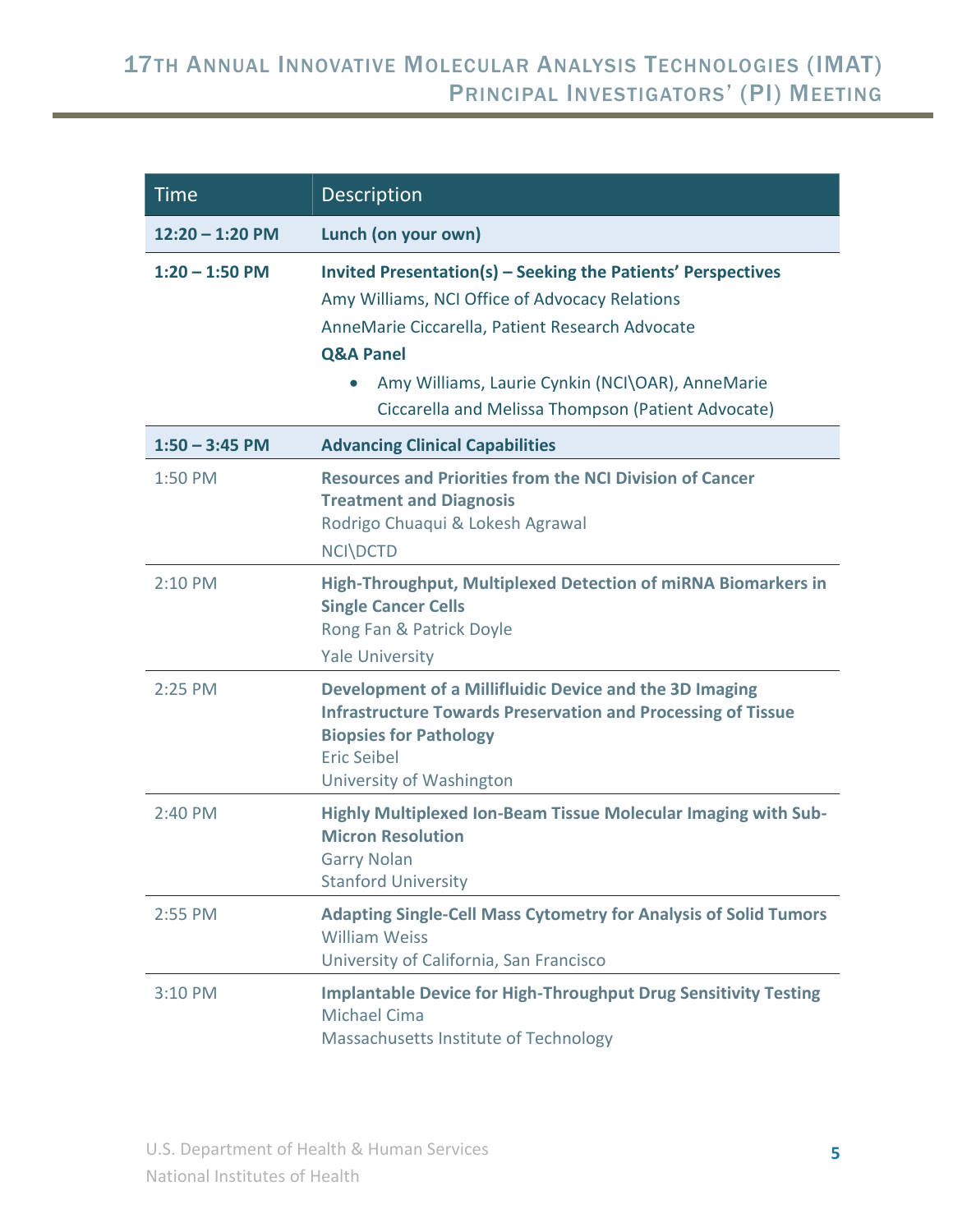| <b>Time</b>      | <b>Description</b>                                                                                                                                                                               |  |
|------------------|--------------------------------------------------------------------------------------------------------------------------------------------------------------------------------------------------|--|
| 3:25 PM          | In Vivo Metal-Free Cycloaddition Chemistry Driven Pretargeted<br><b>Cancer Radiotherapy</b><br><b>Thomas Quinn</b><br>University of Missouri-Columbia                                            |  |
| 3:40 PM          | Wrap up                                                                                                                                                                                          |  |
|                  | Rodrigo Chuaqui                                                                                                                                                                                  |  |
| $3:45 - 4:00$ PM | <b>Coffee Break</b>                                                                                                                                                                              |  |
| $4:00 - 4:30$ PM | <b>IMAT-ITCR Collaborations</b>                                                                                                                                                                  |  |
| 4:00 PM          | <b>Overview of ITCR and IMAT-ITCR Collaborations</b><br>Juli Klemm                                                                                                                               |  |
|                  | NCI Center for Bioinformatics and Information Technology                                                                                                                                         |  |
| 4:10 PM          | <b>Tools to Analyze Morphology and Spatially Mapped Molecular</b><br><b>Data</b><br><b>Joel Saltz</b><br><b>Stony Brook University</b>                                                           |  |
|                  |                                                                                                                                                                                                  |  |
| $4:30 - 5:20$ PM | <b>Poster Session I Highlights</b>                                                                                                                                                               |  |
|                  | <b>Evaluation of Protein Stability in Dried Plasma Spots Using</b><br><b>Targeted and Untargeted Mass Spectrometry Techniques</b><br><b>Konstantinos Petritis</b><br>Phoenix Children's Hospital |  |
|                  | <b>Direct Tumor Glycan Profiling on Tissue Microarrays</b><br><b>Richard Drake</b><br><b>Medical University of South Carolina</b>                                                                |  |
|                  | <b>Non-Invasive Sampling of Skin Biomarkers for Cancer Risk</b><br><b>Assessment</b><br>Samir Mitragotri<br>University of California Santa Barbara                                               |  |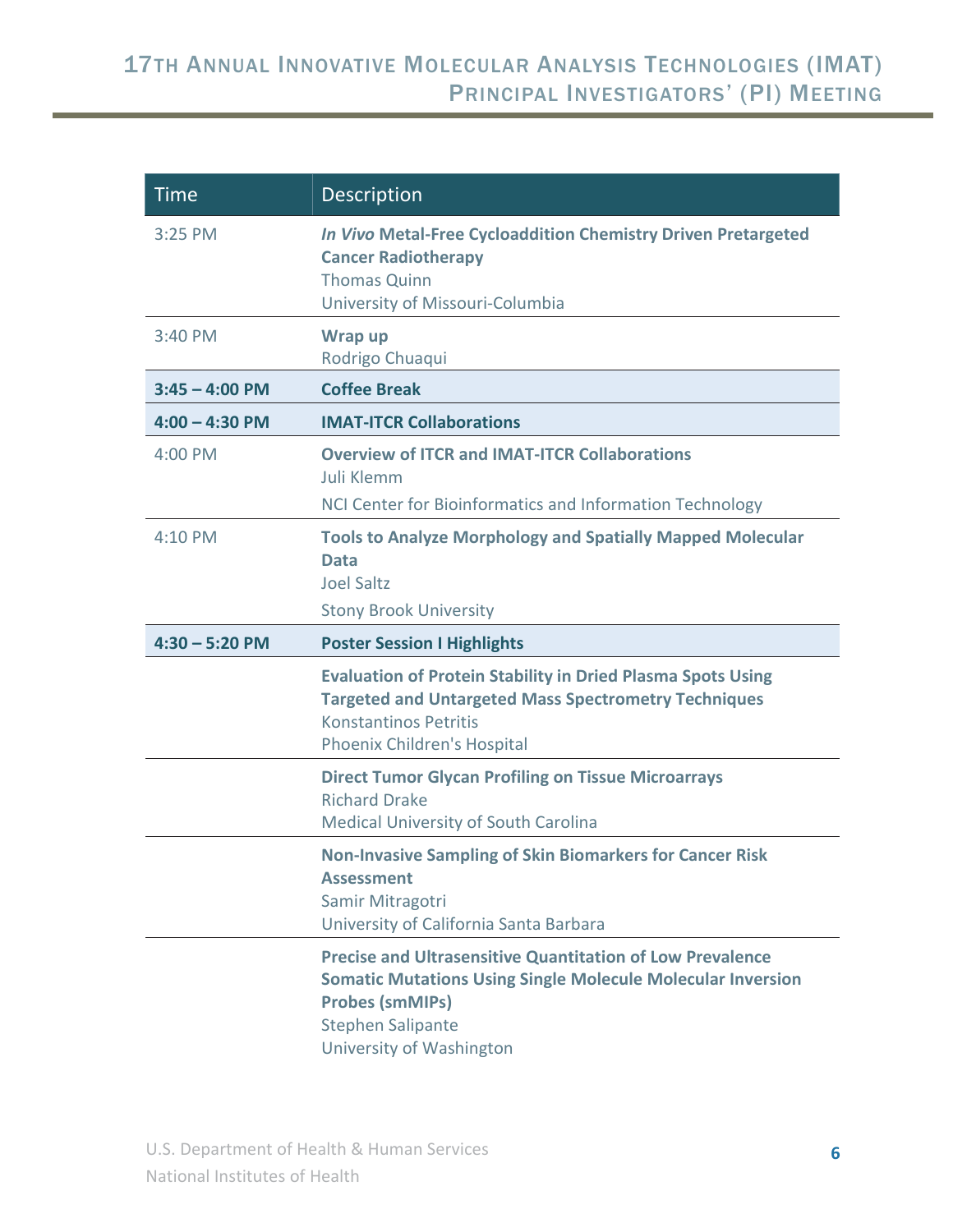| Time                                                  | Description                                                                                                                                                              |
|-------------------------------------------------------|--------------------------------------------------------------------------------------------------------------------------------------------------------------------------|
|                                                       | <b>Scalable Cancer Genomics via Nanocoding and Sequencing</b><br>David Schwartz<br>University of Wisconsin-Madison                                                       |
|                                                       | <b>Digital One-Disc-One-Compound Array for High-Throughput</b><br><b>Discovery of Cancer-Targeting Agents</b><br><b>Tingrui Pan</b><br>University of California At Davis |
|                                                       | <b>Advanced Proteomic Methods for Tumor ECM Characterization</b><br><b>Kirk Hansen</b><br>University of Colorado Denver                                                  |
|                                                       | <b>TempO-Seq Gene Expression Profiling from FFPE</b>                                                                                                                     |
| <b>Bruce Seligman</b><br>Biospyder Technologies, Inc. |                                                                                                                                                                          |
|                                                       | <b>Kinase Profiling with Quantititative Chemoproteomics</b><br><b>Dustin Maly</b><br>University of Washington                                                            |
|                                                       | <b>Digital Detection of Tumor-Derived Circulating Methylated DNA</b><br>Jeff Wang                                                                                        |
|                                                       | <b>Johns Hopkins University</b>                                                                                                                                          |
| $5:20 - 7:00$ PM                                      | <b>Poster Session I</b>                                                                                                                                                  |
| 7:00 PM                                               | <b>Adjourn Day 1</b>                                                                                                                                                     |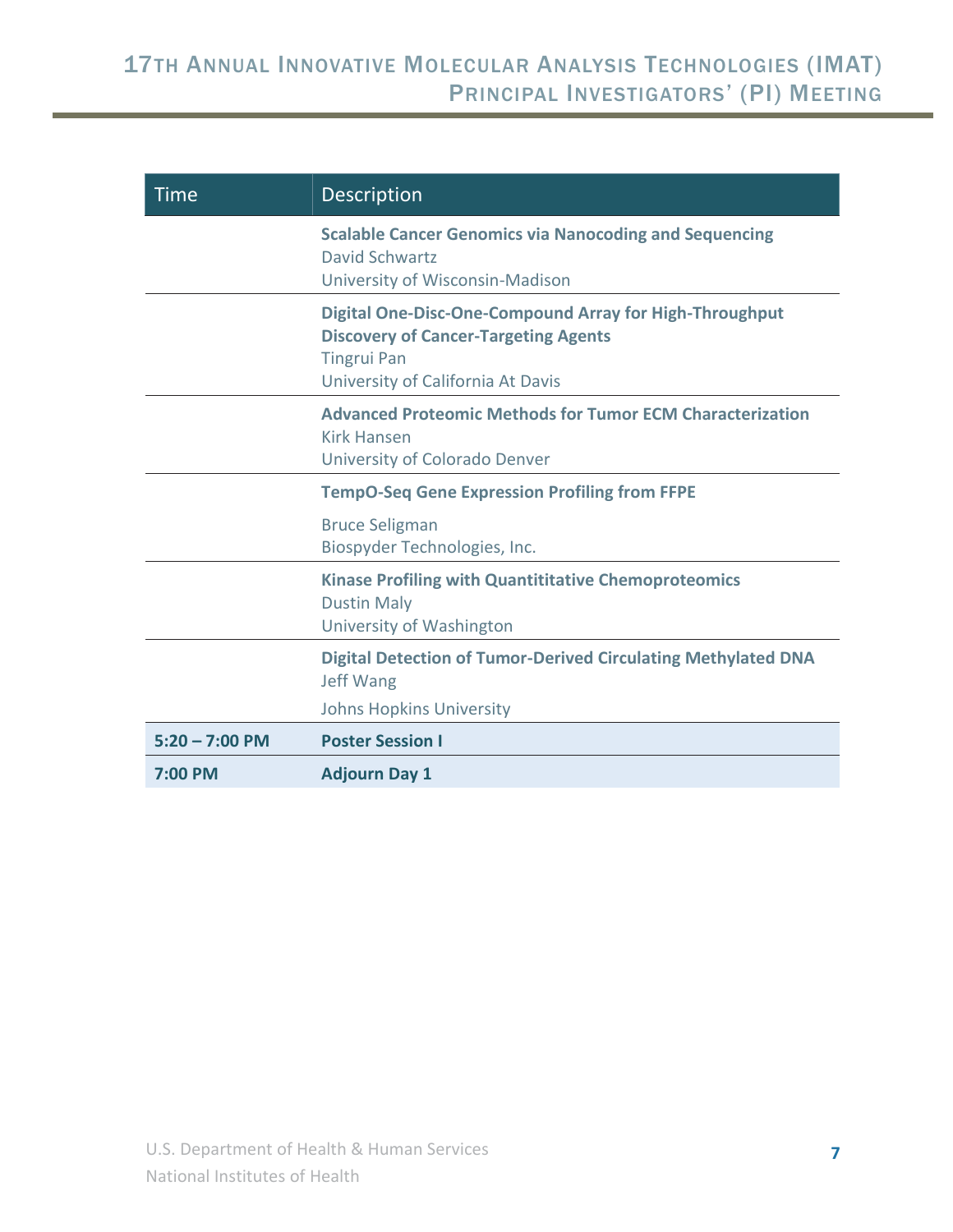# Day 2 – Friday, Dec 2, 2016

| <b>Time</b>       | Description                                                                                                                                                                                                                                      |
|-------------------|--------------------------------------------------------------------------------------------------------------------------------------------------------------------------------------------------------------------------------------------------|
| $8:30 - 8:45$ AM  | Day 2 Welcome and New Opportunities                                                                                                                                                                                                              |
| 8:30 AM           | <b>Introducing the Global Center for Medical Innovation</b><br>& T3 Labs<br><b>Tiffany Wilson</b><br>GCMI & T3 Labs                                                                                                                              |
| $8:45 - 9:30$ AM  | <b>Novel Biosensors</b>                                                                                                                                                                                                                          |
| 8:45 AM           | <b>Photonic Crystal Enhanced Fluorescence: Development of</b><br><b>Sensors Structures and Detection Instrumentation for Early</b><br><b>Cancer Biomarker Detection</b><br><b>Brian Cunningham</b><br>University of Illinois at Urbana-Champaign |
| 9:00 AM           | <b>Single Molecule Microarrays for the Detection of Mutant DNA in</b><br><b>Body Fluids</b><br>Alfredo Celedon<br>Scanogen, Inc.                                                                                                                 |
| $9:15$ AM         | Multiplexed phosphoprotein and miRNA profiling enabled by<br>chip-integrated silicon photonic sensor arrays<br>Ryan Bailey & Mark Johnson<br>University of Michigan & Brigham & Women's Hospital                                                 |
| $9:30 - 10:30$ AM | <b>Advancing Imaging</b>                                                                                                                                                                                                                         |
| 9:30 AM           | <b>Hyperspectral Stimulated Raman Spectroscopic Imaging Reveals</b><br>a Novel Metabolic Signature in Cancer Stem Cells<br>Ji-Xin Cheng<br><b>Purdue University</b>                                                                              |
| $9:45$ AM         | <b>Ultrabright Probes for Highly Multiplexed Molecular and Cellular</b><br><b>Analysis of Cancer</b><br>Daniel Chiu<br>University of Washington                                                                                                  |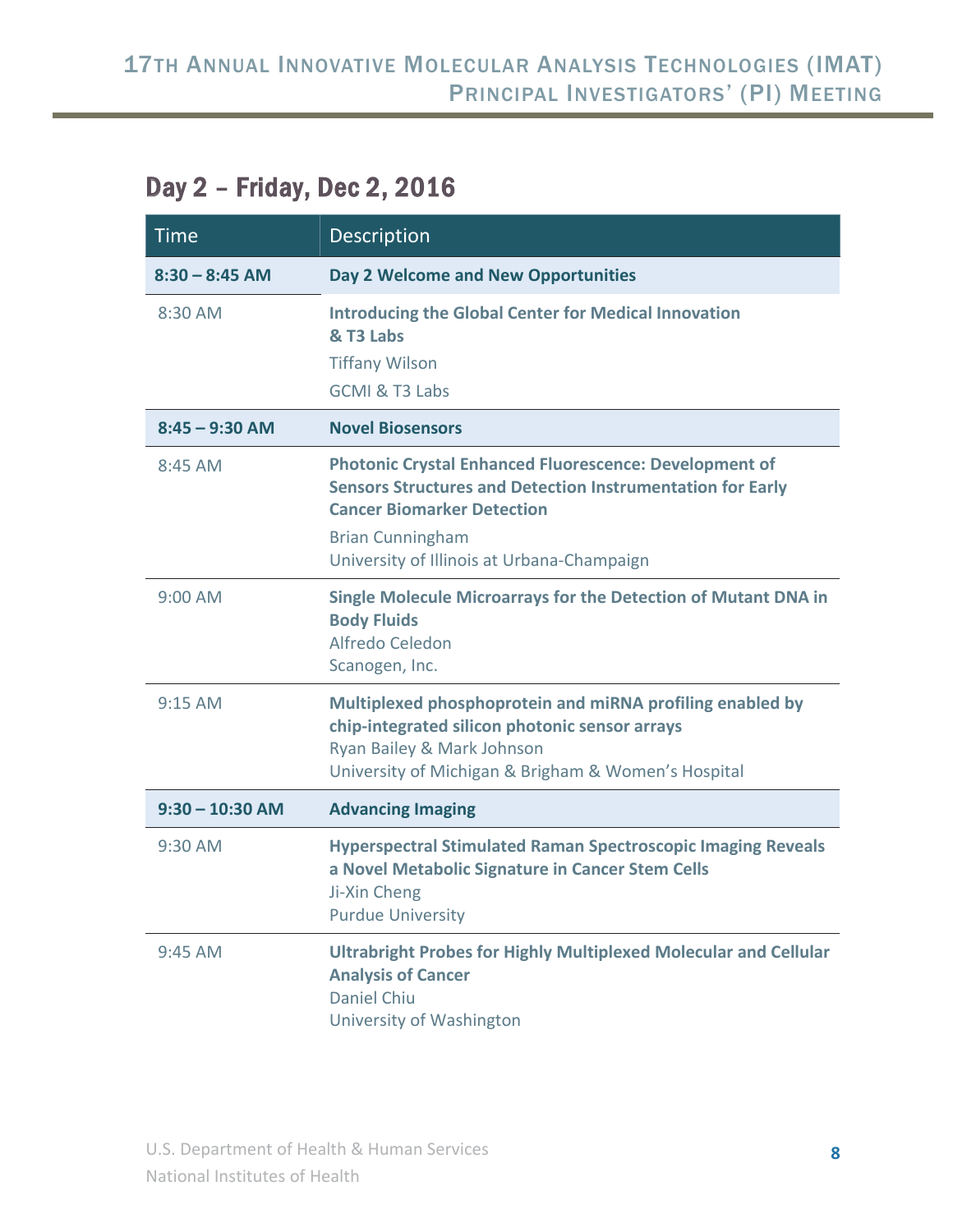| <b>Time</b>        | <b>Description</b>                                                                                                                                                                                                                                                        |
|--------------------|---------------------------------------------------------------------------------------------------------------------------------------------------------------------------------------------------------------------------------------------------------------------------|
| 10:00 AM           | <b>Kinase Binding Fluorescent Probes for Assaying Cellular</b><br><b>Receptor Populations</b><br>James Wilson<br>University of Miami Coral Gables                                                                                                                         |
| 10:15 AM           | <b>Non-Circulating Microparticles for Improved Localization and</b><br><b>Resection Cancer</b><br>Sarah Blair<br>University of California San Diego                                                                                                                       |
| $10:30 - 10:45$ AM | <b>Coffee Break</b>                                                                                                                                                                                                                                                       |
| $10:45 - 11:45$ AM | <b>Cancer Modeling</b>                                                                                                                                                                                                                                                    |
| 10:45 AM           | <b>Molecular Analysis of Physical Microenvironmental Control of</b><br><b>Tumor Cell Invasion</b><br>Sanjay Kumar<br>University of California Berkeley                                                                                                                    |
| 11:00 AM           | <b>Development of 3D Organ-Specific Models of Colorectal Cancer</b><br><b>Metastasis</b><br>Andrew Wang<br>University of North Carolina Chapel Hill                                                                                                                       |
| 11:15 AM           | <b>Microfluidic Approach for the Development of a Three-</b><br><b>Dimensional Bone Marrow Microenvironment Model to Test</b><br><b>Personalized Multiple Myeloma Treatments</b><br>Jenny Zilberberg & Woo Lee<br>Hackensack University & Stevens Institute of Technology |
| 11:30 AM           | <b>Three Dimensional Culture of Primary Human Colonic</b><br><b>Organoids: Optimization of Conditions, Characterization of Long-</b><br>term Culture Effects, and Isolation of LGR5+ Stem Cells<br><b>Justin Colacino</b><br><b>University of Michigan</b>                |
| $11:45 - 12:30$ PM | <b>Poster Session II Highlights</b>                                                                                                                                                                                                                                       |
|                    | <b>Validating Technology to Optimize Antibody Affinity for</b><br><b>Targeting Therapeutics</b><br>Mark Federspiel<br>Mayo Clinic Rochester                                                                                                                               |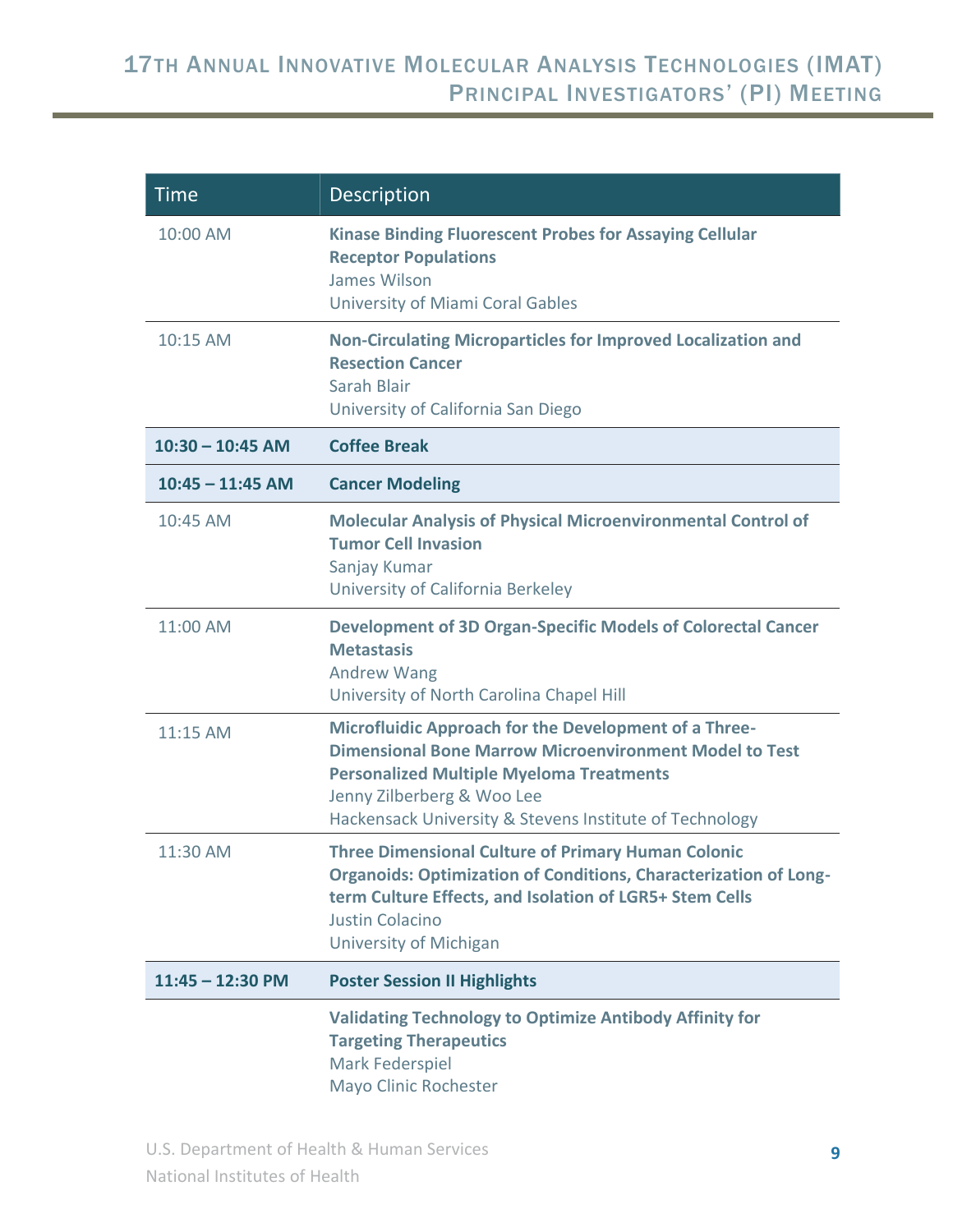| <b>Time</b> | Description                                                                                                                                                            |
|-------------|------------------------------------------------------------------------------------------------------------------------------------------------------------------------|
|             | Large-Scale Characterization of Anti-Cancer Antibody Responses<br>in Lung Adenocarcinoma<br><b>William Robinson</b><br><b>Stanford University</b>                      |
|             | <b>Doxorubicine Stabilization and Monitoring in Saliva of Children</b><br>with Cancer<br>David Graham<br><b>Johns Hopkins University</b>                               |
|             | <b>High-Throughput ex vivo Microscopy of Cancer Biospecimens</b><br><b>Using Structured Illumination Microscopy</b><br><b>Quincy Brown</b><br><b>Tulane University</b> |
|             | <b>Fast Interference-Based Super-Resolution Microscope for Cancer</b><br><b>Mechanobiology</b><br><b>Warren Zipfel</b><br><b>Cornell University</b>                    |
|             | <b>Multiplexed Kinase Biosensor Technology to Detect Leukemia</b><br><b>Signaling with Mass Spectrometry</b><br>Laurie Parker<br>University of Minnesota               |
|             | <b>Isolating Circulating Tumor Cells Using a Centrifuge on a Chip</b><br>Dino Di Carlo<br>University of California Los Angeles                                         |
|             | <b>High Quality CTC Isolation Using Microbubbles for Downstream</b><br><b>Molecular Analysis</b><br>Yu-Tsueng (YT) Liu<br>University of California San Diego           |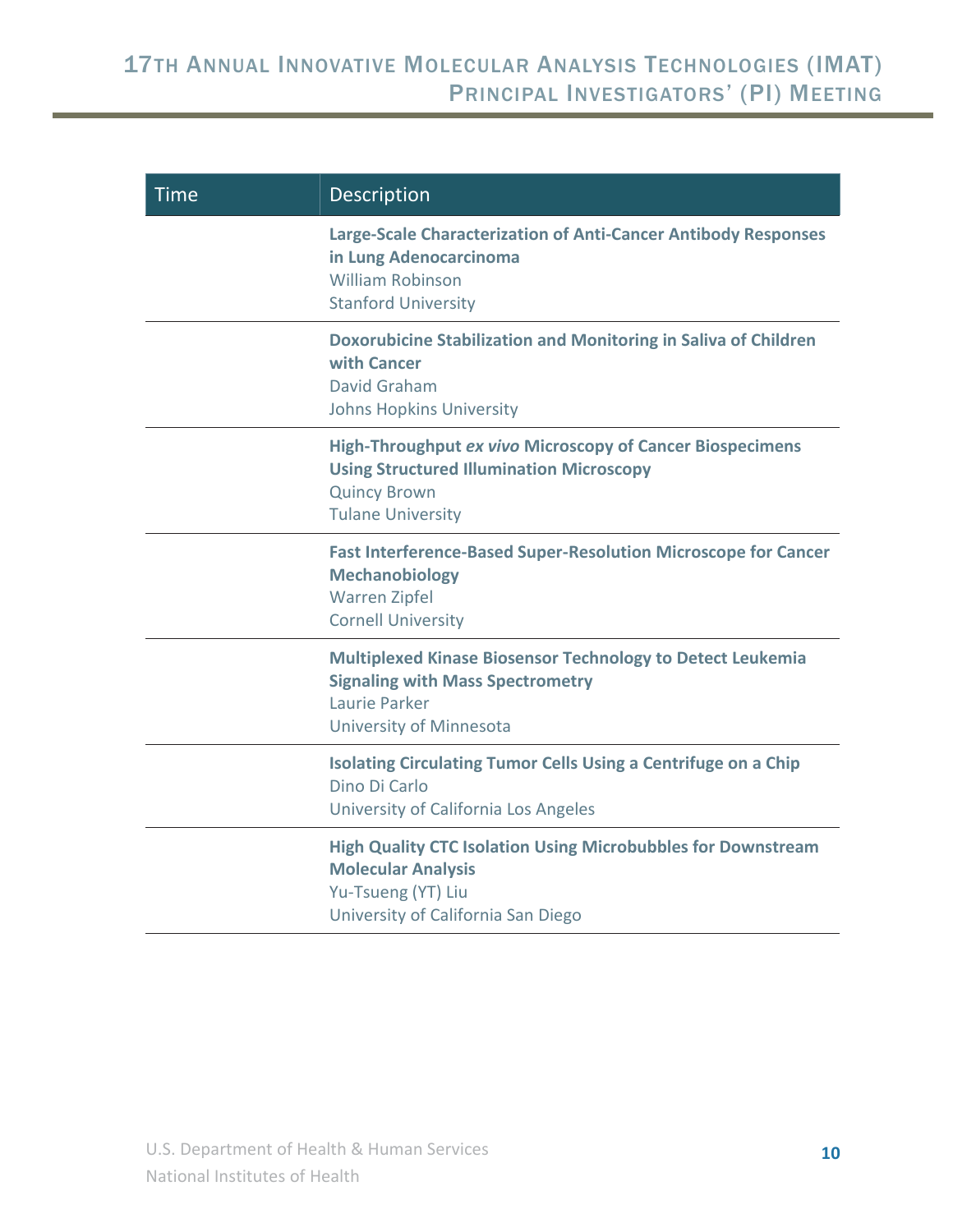| <b>Time</b>       | <b>Description</b>                                                                                                                                                                                                                                                         |
|-------------------|----------------------------------------------------------------------------------------------------------------------------------------------------------------------------------------------------------------------------------------------------------------------------|
|                   | A Droplet-Based System for Capture, Manipulation, and<br><b>Biochemical Profiling of Rare Cancer Cells</b><br>Stefanie Jeffrey<br><b>Stanford University</b>                                                                                                               |
| $12:30 - 2:00$ PM | <b>Lunch (On Your Own)</b><br>and<br><b>Poster Session II</b>                                                                                                                                                                                                              |
| $2:00 - 2:45$ PM  | <b>Liquid Biopsy Platforms</b>                                                                                                                                                                                                                                             |
| 2:00 PM           | <b>New Tools for the Isolation and Molecular Profiling of</b><br><b>Circulating Markers</b><br><b>Steven Soper</b><br><b>University of Kansas</b>                                                                                                                          |
| 2:15 PM           | A Micro Hall Chip for Circulating Microvesicle-Based Cancer<br><b>Monitoring</b><br>David Issadore<br>University of Pennsylvania                                                                                                                                           |
| 2:30 PM           | <b>Integrated Microfluidic Exosome Profiling for Early Detection of</b><br><b>Cancer</b><br><b>Yong Zeng</b><br><b>University of Kansas</b>                                                                                                                                |
| $2:45 - 3:30$ PM  | <b>Panel Discussion: Liquid Biopsies and Cancer Moonshots</b><br><b>Moderator:</b><br>Lynn Sorbara<br><b>NCI Division of Cancer Prevention</b><br><b>Panelists:</b><br>Steven Soper, David Issadore, Yong Zeng, Stefanie Jeffrey, Dino Di<br>Carlo, YT Liu, Melanie Hayden |
| 3:30 PM           | <b>Adjourn Day 2</b>                                                                                                                                                                                                                                                       |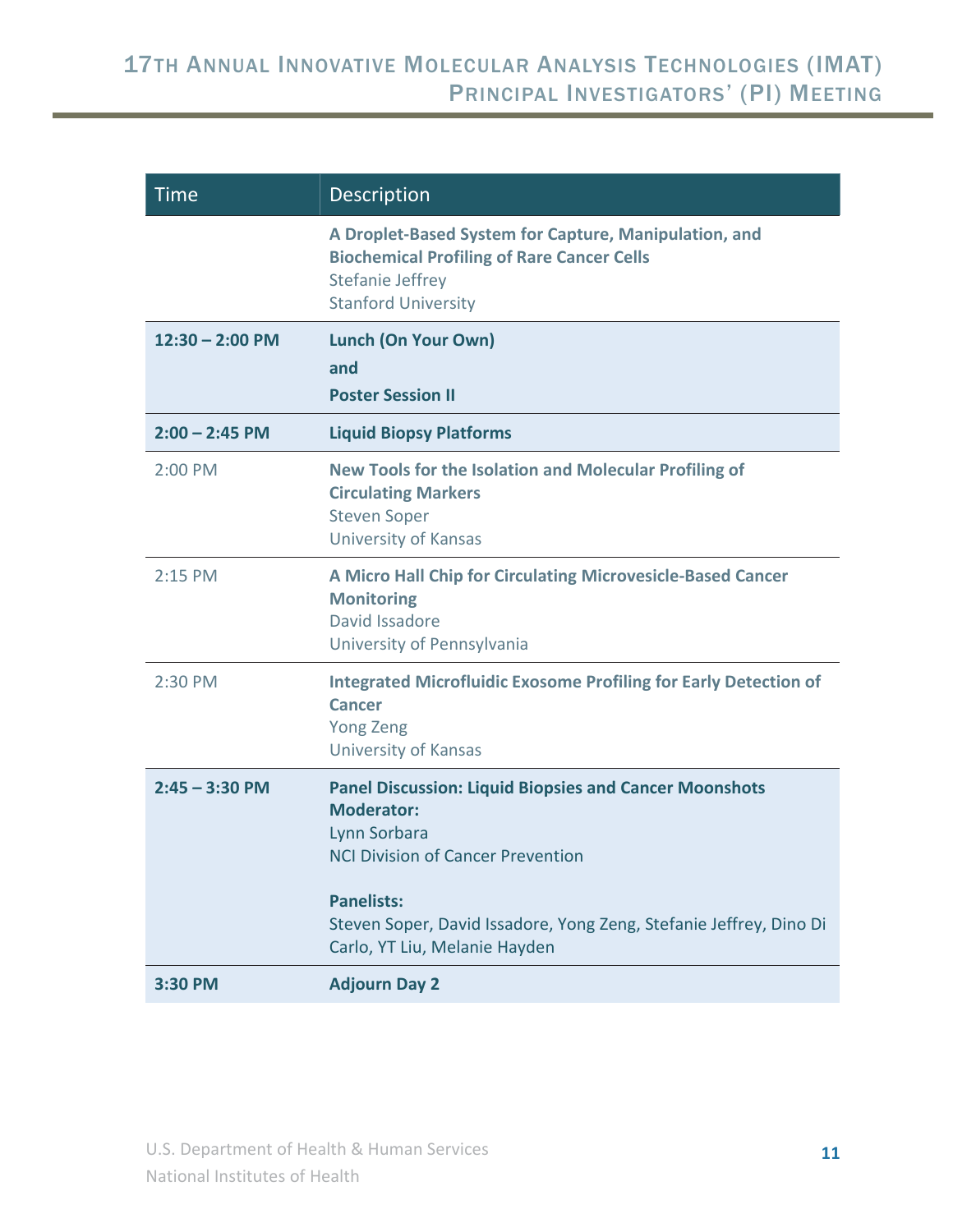# Podium Presentation Abstracts

| <b>Title and Author</b>                                                                                                                                                        | Page |
|--------------------------------------------------------------------------------------------------------------------------------------------------------------------------------|------|
| <b>Validation and Advanced Development of Duplex Sequencing</b><br>Lawrence Loeb                                                                                               | 20   |
| <b>High Precision Single Cell Whole Genome Application for Cancer</b><br><b>Diagnosis</b><br><b>Sunney Xie</b>                                                                 | 23   |
| A Novel Single-Molecule Telomere Characterization Technology<br>for Analyzing Cancer<br><b>Harold Riethman</b>                                                                 | 25   |
| Sensor-Seq: A Genome-Wide Biological Measure of miRNA<br><b>Activity</b><br><b>Brian Brown</b>                                                                                 | 27   |
| <b>High Density Peptide Arrays for Cancer-Related Post-</b><br><b>Translational Modifications</b><br>Mary Ozers                                                                | 29   |
| Shedding Light on the Roles of Glycosylation in Cancer<br><b>Development</b><br>Joseph Zaia                                                                                    | 31   |
| <b>Improving Aptamer Development</b><br>Matthew Levy                                                                                                                           | 32   |
| New Reagents for Tracking Protein Oxidation in Cells by MS and<br><b>Imaging Methods</b><br>Cristina Furdui                                                                    | 33   |
| <b>High-Throughput, Multiplexed Detection of miRNA Biomarkers</b><br>in Single Cancer Cells<br>Rong Fan & Patrick Doyle                                                        | 35   |
| Development of a Millifluidic Device and the 3D Imaging<br><b>Infrastructure Towards Preservation and Processing of Tissue</b><br><b>Biopsies for Pathology</b><br>Eric Seibel | 37   |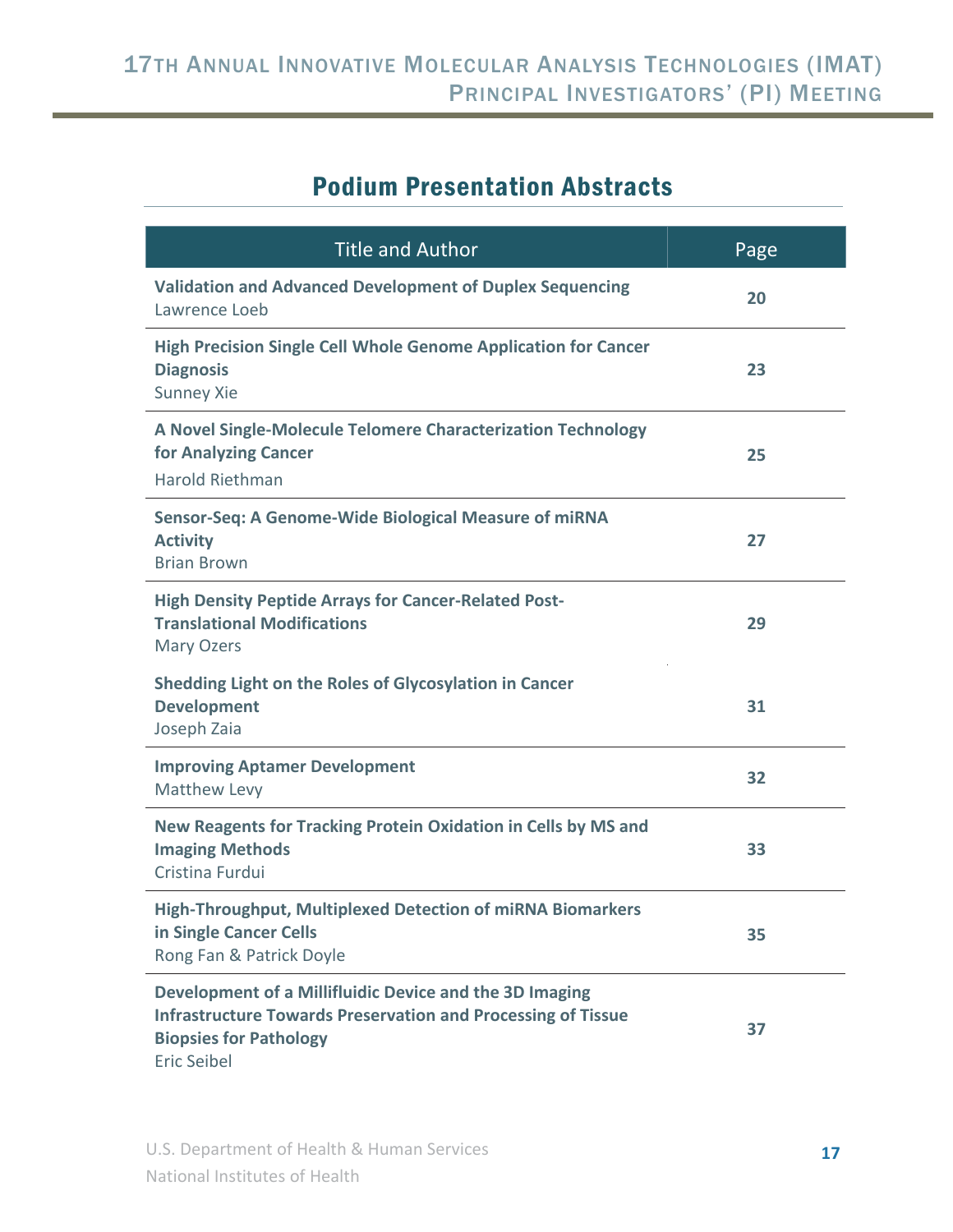| <b>Title and Author</b>                                                                                                                                                                            | Page |
|----------------------------------------------------------------------------------------------------------------------------------------------------------------------------------------------------|------|
| <b>Highly Multiplexed Ion-Beam Tissue Molecular Imaging with</b><br><b>Sub-Micron Resolution</b><br><b>Garry Nolan</b>                                                                             | 39   |
| <b>Adapting Single-Cell Mass Cytometry for Analysis of Solid</b><br><b>Tumors</b><br><b>William Weiss</b>                                                                                          | 40   |
| <b>Implantable Device for High-Throughput Drug Sensitivity Testing</b><br><b>Michael Cima</b>                                                                                                      | 42   |
| In vivo Metal-Free Cycloaddition Chemistry Driven Pretargeted<br><b>Cancer Radiotherapy</b><br><b>Thomas Quinn</b>                                                                                 | 44   |
| <b>Tools to Analyze Morphology and Spatially Mapped Molecular</b><br><b>Data [Supported by ITCR]</b><br><b>Joel Saltz</b>                                                                          | 46   |
| Digital One-Disc-One-Compound Array for High-Throughput<br><b>Discovery of Cancer-Targeting Agents</b><br><b>Tingrui Pan</b>                                                                       | 47   |
| <b>Photonic Crystal Enhanced Fluorescence: Development of</b><br><b>Sensors Structures and Detection Instrumentation for Early</b><br><b>Cancer Biomarker Detection</b><br><b>Brian Cunningham</b> | 48   |
| Single Molecule Microarrays for the Detection of Mutant DNA in<br><b>Body Fluids</b><br>Alfredo Celedon                                                                                            | 50   |
| <b>Multiplexed Phosphoprotein and Mirna Profiling Enabled by</b><br><b>Chip-Integrated Silicon Photonic Sensor Arrays</b><br>Ryan Bailey & Mark Johnson                                            | 51   |
| <b>Hyperspectral Stimulated Raman Spectroscopic Imaging Reveals</b><br>a Novel Metabolic Signature in Cancer Stem Cells<br>Ji-Xin Cheng                                                            | 53   |
| Ultrabright Probes for Highly Multiplexed Molecular and Cellular<br><b>Analysis of Cancer</b><br>Daniel Chiu                                                                                       | 54   |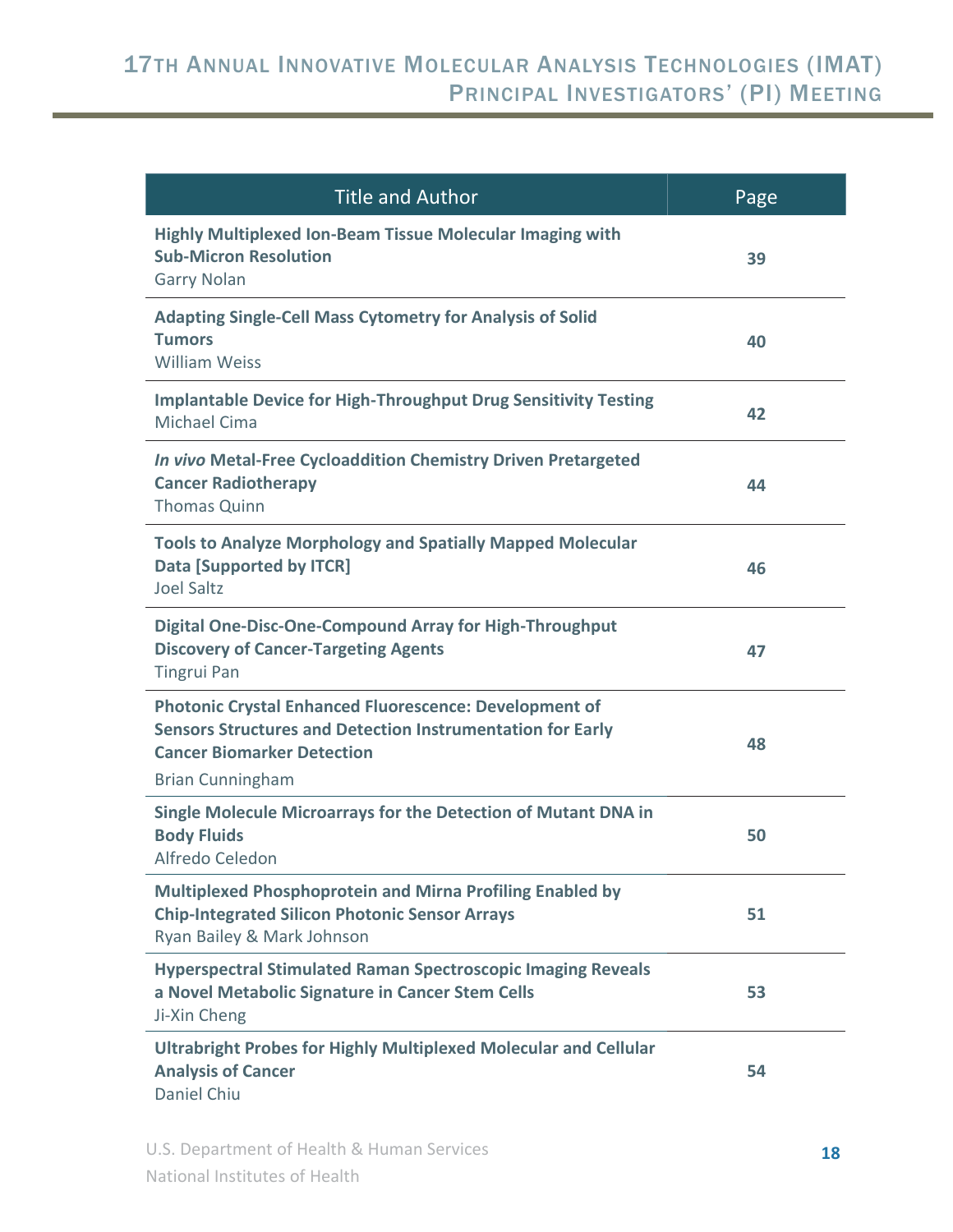| <b>Title and Author</b>                                                                                                                                                                                                  | Page |
|--------------------------------------------------------------------------------------------------------------------------------------------------------------------------------------------------------------------------|------|
| Kinase Binding Fluorescent Probes for Assaying Cellular Receptor<br><b>Populations</b><br>James Wilson                                                                                                                   | 56   |
| Non-Circulating Microparticles for Improved Localization and<br><b>Resection Cancer</b><br>Sarah Blair                                                                                                                   | 58   |
| <b>Molecular Analysis of Physical Microenvironmental Control of</b><br><b>Tumor Cell Invasion</b><br>Sanjay Kumar                                                                                                        | 60   |
| <b>Development of 3D Organ-Specific Models of Colorectal Cancer</b><br><b>Metastasis</b><br>Andrew Wang                                                                                                                  | 62   |
| Microfluidic Approach for the Development of a Three-<br><b>Dimensional Bone Marrow Microenvironment Model to Test</b><br><b>Personalized Multiple Myeloma Treatments</b><br>Jenny Zilberberg & Woo Lee                  | 63   |
| <b>Three Dimensional Culture of Primary Human Colonic Organoids:</b><br><b>Optimization of Conditions, Characterization of Long-term</b><br><b>Culture Effects, and Isolation of LGR5+ Stem Cells</b><br>Justin Colacino | 65   |
| New Tools for the Isolation and Molecular Profiling of Circulating<br><b>Markers</b><br><b>Steven Soper</b>                                                                                                              | 67   |
| A Micro Hall Chip for Circulating Microvesicle-Based Cancer<br><b>Monitoring</b><br>David Issadore                                                                                                                       | 69   |
| <b>Integrated Microfluidic Exosome Profiling for Early Detection of</b><br><b>Cancer</b><br>Yong Zeng                                                                                                                    | 72   |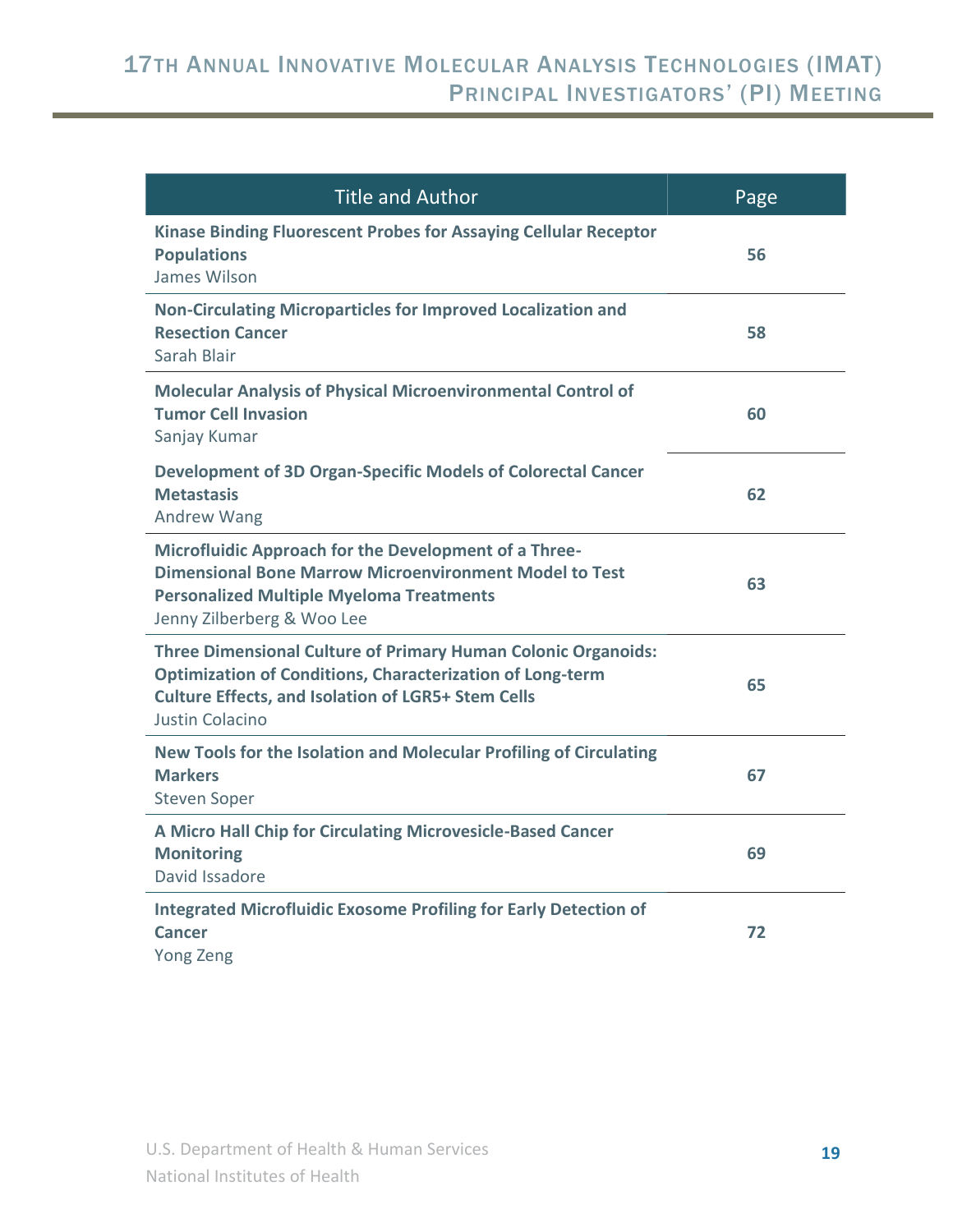## Day 1 Poster Presentations

| <b>Title and Author</b>                                                                                                                                                        | Page |
|--------------------------------------------------------------------------------------------------------------------------------------------------------------------------------|------|
| <b>TempO-Seq Gene Expression Profiling from FFPE</b><br><b>Bruce Seligman</b>                                                                                                  | 78   |
| Digital One-Disc-One-Compound Array for High-Throughput Discovery of<br><b>Cancer-Targeting Agents</b><br>Tingrui Pan, Ph.D.                                                   | 80   |
| <b>Digital Detection of Tumor-Derived Circulating Methylated DNA</b><br>Tza-Huei (Jeff) Wang                                                                                   | 81   |
| <b>Precise and Ultrasensitive Quantitation of Low Prevalence Somatic</b><br><b>Mutations Using Single Molecule Molecular Inversion Probes (Smmips)</b><br>Stephen J. Salipante | 83   |
| <b>Scalable Cancer Genomics via Nanocoding and Sequencing</b><br>David C. Schwartz                                                                                             | 85   |
| Histopathology-linked Mapping of N-Glycan Distributions in Multiple FFPE<br><b>Tumor Microarrays and Tissues by MALDI Imaging Mass Spectrometry</b><br>Richard R. Drake        | 88   |
| Kinase Profiling with Quantititative Chemoproteomics<br><b>Dustin Maly</b>                                                                                                     | 90   |
| <b>Advanced Proteomic Methods for Tumor ECM Characterization</b><br>Kirk Hansen                                                                                                | 92   |
| <b>Non-Invasive Sampling of Skin Biomarkers for Cancer Risk Assessment</b><br>Samir Mitragotri                                                                                 | 94   |
| <b>Evaluation of Protein Stability in Dried Plasma Spots Using Targeted and</b><br><b>Untargeted Mass Spectrometry Techniques</b><br><b>Konstantinos Petritis</b>              | 96   |
| <b>Droplet Microfluidics for Low Input Epigenetics</b><br>Ryan C. Bailey and Tamas Ordog                                                                                       | 98   |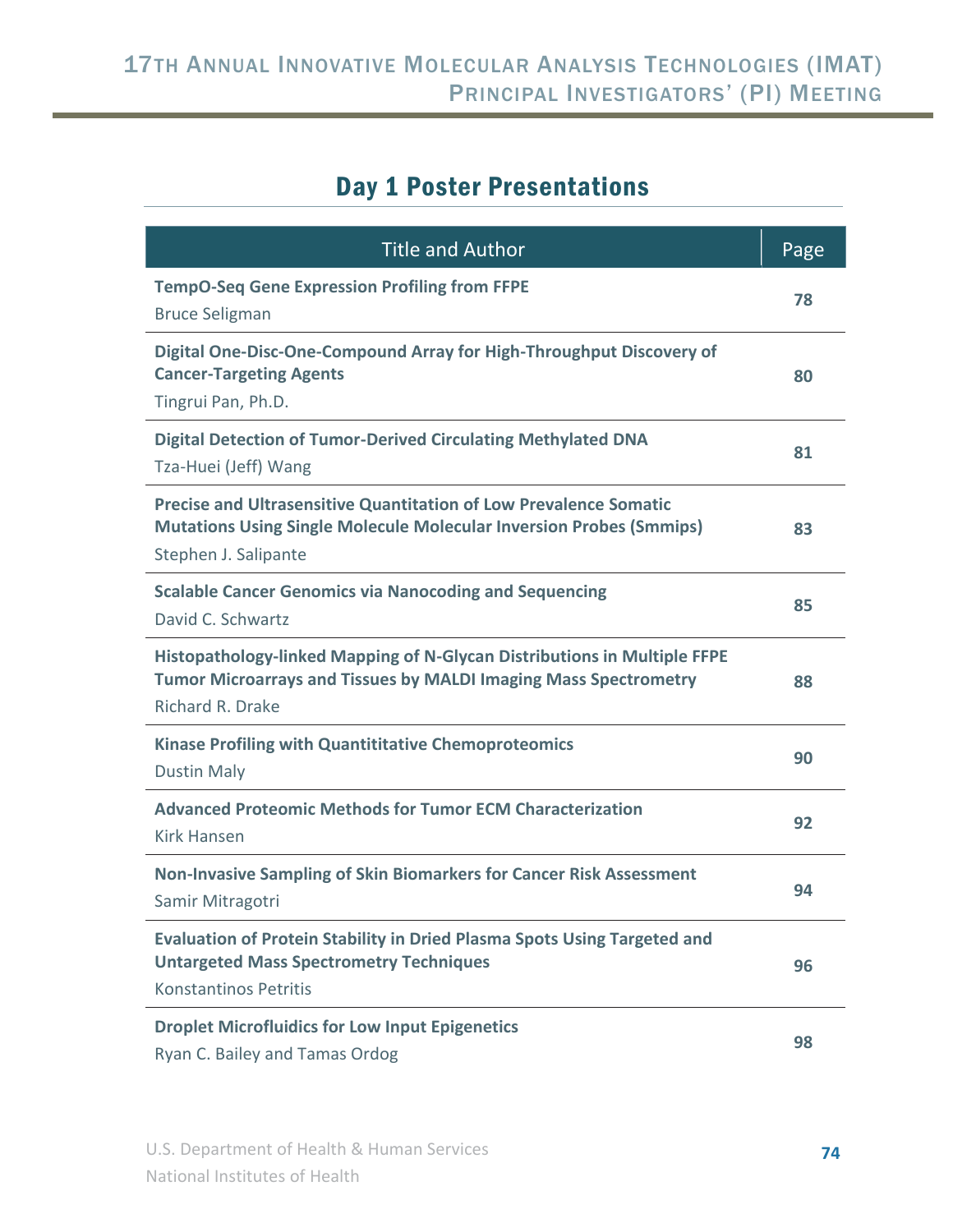| <b>Title and Author</b>                                                                                                                   | Page |
|-------------------------------------------------------------------------------------------------------------------------------------------|------|
| A Novel Allele-Specific RNA-ISH for Differential Allele-specific Expression<br>(DASE)<br>Xiaowei Chen                                     | 100  |
| <b>Molecular Detection of DNA Hydroxymethylation for Cancer Screening</b><br>Adam R. Hall                                                 | 102  |
| <b>Genome-wide Location Analysis of DNA Adduct in Whole Cells</b><br><b>Olivier Harismendy</b>                                            | 104  |
| <b>Photoreactive Histone Deacetylase Probes for Chromatin</b><br><b>Immunoprecipitation in Cancer</b><br>Pavel A. Petukhov                | 106  |
| <b>Quantitative Mass Spectrometric Analysis of Histone Lysine Methylation</b><br>from FFPE Tissues<br>Stephanie Byrum and Alan J. Tackett | 108  |
| <b>Carcinogen DNA Adduct Biomarkers in Formalin Fixed Tissues</b><br>Robert J. Turesky                                                    | 109  |
| Single Cell Growth Assay for Residual Cells in Acute Lymphoblastic Leukemia<br><b>Scott Manalis</b>                                       | 111  |
| <b>High-Throughput Screening Platform for Cancer Drug Discovery</b><br>Michael I. Recht                                                   | 113  |
| Development of a Virion Display (VirD) Array to Profile Human GPCR<br><b>Interactions</b><br>Heng Zhu and Prashant Desai                  | 114  |
| <b>Using Adductomics to Characterize Exposures to Carcinogens</b><br>Stephen M. Rappaport                                                 | 116  |
| Validation and Advanced Development of Glycan Node Analysis in Lung<br><b>Cancer Research</b><br><b>Chad Borges</b>                       | 118  |
| Development of Novel Chemical Probes to Map S-Nitrosylation in Cancer<br>Jason M. Held                                                    | 120  |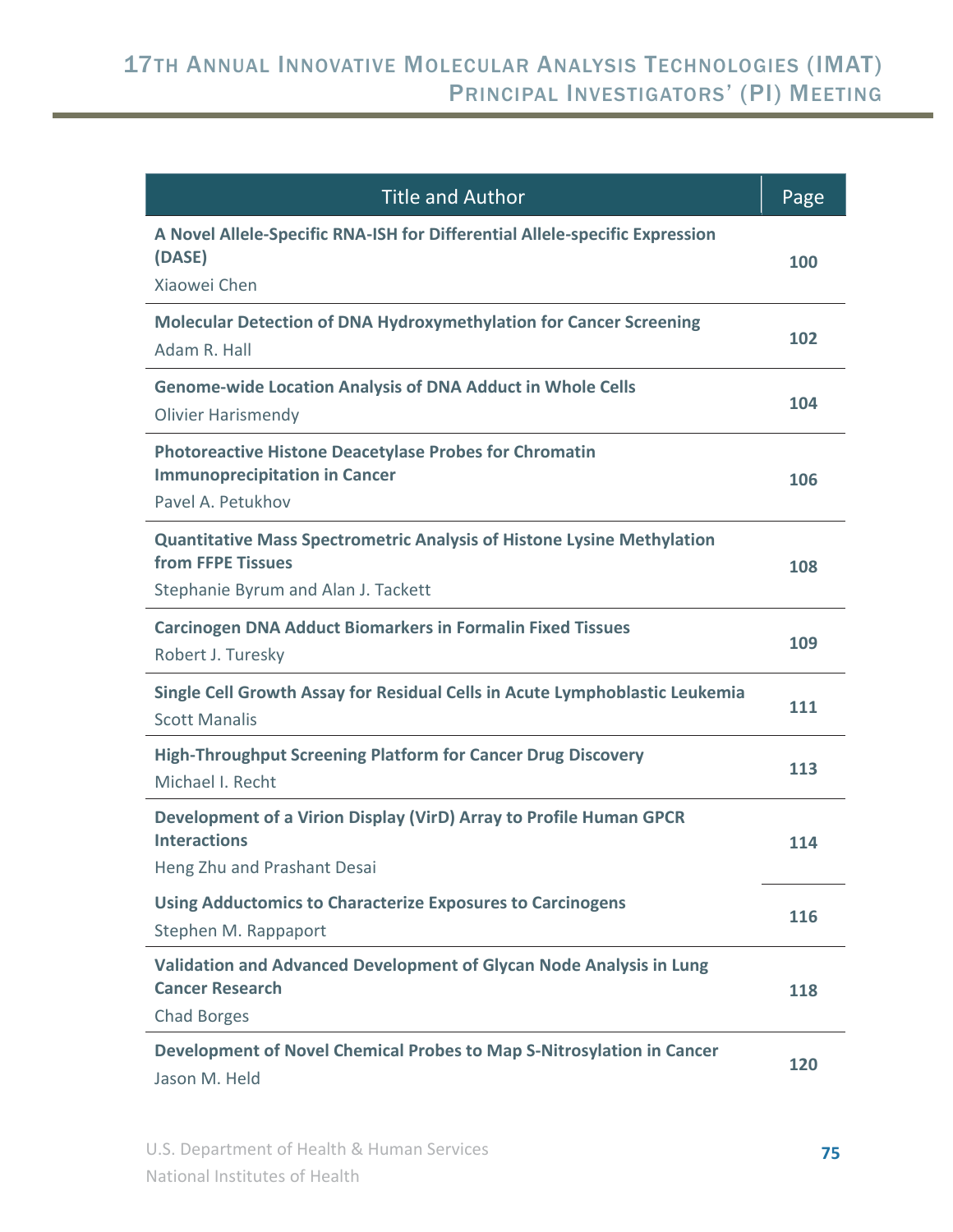| <b>Title and Author</b>                                                                                                                                                                                                                | Page |
|----------------------------------------------------------------------------------------------------------------------------------------------------------------------------------------------------------------------------------------|------|
| <b>Online Raman Diagnostics of Onco-metabolites</b><br>Zachary D. Schultz                                                                                                                                                              | 122  |
| Multiplex in-Solution Protein Array (MISPA) for High Throughput,<br>Quantitative Profiling of Protein Interactions in B-Cell Receptor Pathway and<br>Detection of Immune Responses to Multiple Serotypes of HPV [R21]<br>Joshua LaBaer | 123  |
| Systematic and Comprehensive Sampling of Peptides in Mixtures by Tandem<br><b>Mass Spectrometry</b><br><b>Michael MacCoss</b>                                                                                                          | 125  |
| Development of Proteasome Adaptors to Deplete Specific Proteins from<br><b>Cells</b><br><b>Andreas Matouschek</b>                                                                                                                      | 127  |
| Protein Painting Identifies Therapeutic Targets at Protein-Protein Interfaces<br>Lance A. Liotta                                                                                                                                       | 129  |
| Development of Enhancer RNA-Based Biomarkers in FFPE Tissue<br><b>Jason Gertz</b>                                                                                                                                                      | 131  |
| <b>Towards a Droplet-Based Radiometric Assay for Single Cells</b><br><b>Guillem Pratx</b>                                                                                                                                              | 133  |
| MicroWestern Array Methodology for Assessment of Preanalytical<br><b>Variability in Biospecimens</b><br>Barbara E. Stranger                                                                                                            | 135  |
| <b>Isothermal Vitrification Method Development for the Room Temperature</b><br><b>Stabilization of Archival Human Serum Samples</b><br>Alptekin Aksan                                                                                  | 137  |
| <b>High Throughput Platform for Sample Preparation</b><br>Karol Bomsztyk                                                                                                                                                               | 139  |
| <b>Single Cell Cytokine Analysis of Circulating Malignant Hematopoietic Cells</b><br>Rong Fan                                                                                                                                          | 141  |
| <b>Immobilized Protease Activity Tests (IPATS) for Development of Functional</b><br><b>Cancer Biomarkers</b><br>Paul Tempst                                                                                                            | 143  |
| U.S. Department of Health & Human Services                                                                                                                                                                                             | 76   |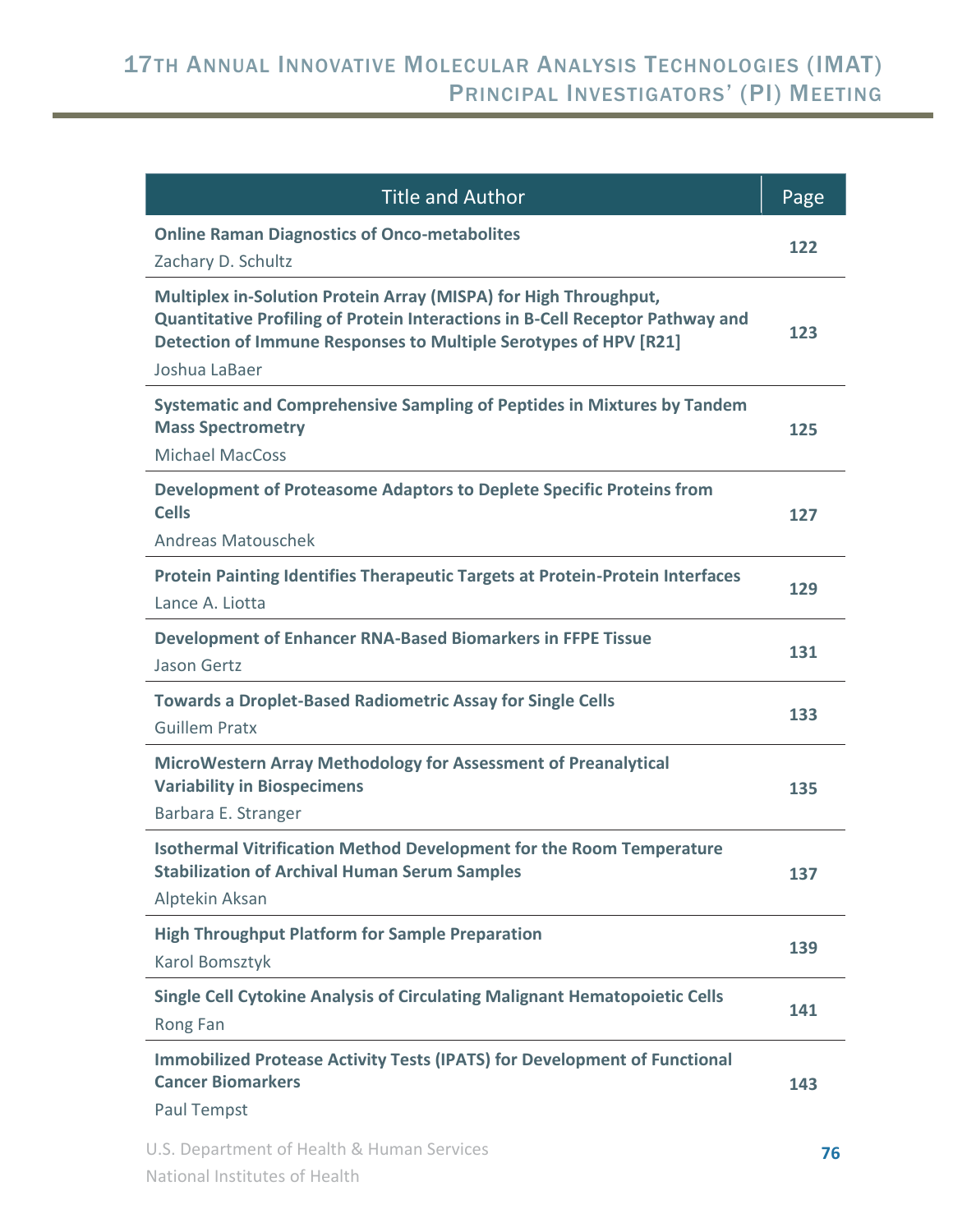| <b>Title and Author</b>                                                                                                                                        | Page |
|----------------------------------------------------------------------------------------------------------------------------------------------------------------|------|
| A Molecular Method to Determine Isoform Frequencies in RNA-Seq<br>John Welsh                                                                                   | 145  |
| <b>Engineering T Lymphocyte for Sensing Cell-Based Malignancies</b><br>Parijat Bhatnagar                                                                       | 147  |
| An Optimized Design for Single Copy Short Hairpin RNAi<br>Scott Hammond                                                                                        | 149  |
| Pathology Image Informatics Platform for Visualization Analysis and<br><b>Management [Supported by ITCR]</b><br>Anne Martel, Metin Gurcan and Anant Madabhushi | 151  |
| <b>Computational Framework for Single-Cell Genomics of Tumors [Supported</b><br>by <b>ITCR</b><br>Alexander Krasnitz and Michael Wigler                        | 152  |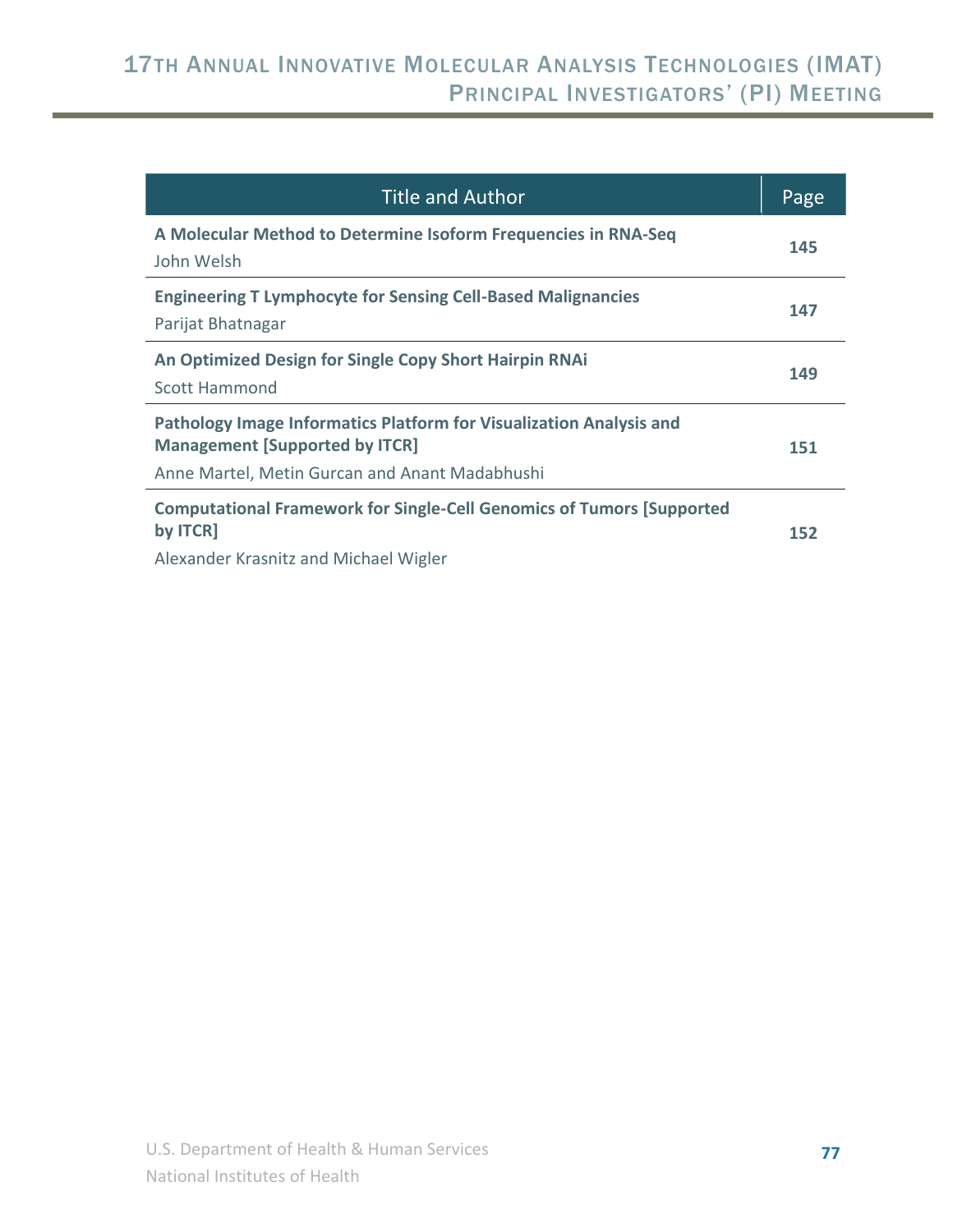## Day 2 Poster Presentations

| <b>Title and Author</b>                                                                                                                | Page |
|----------------------------------------------------------------------------------------------------------------------------------------|------|
| Multiplexed Kinase Biosensor Technology to Detect Leukemia Signaling with<br><b>Mass Spectrometry</b><br>Laurie L. Parker              | 157  |
| <b>Validating Technology to Optimize Antibody Affinity for Targeting</b><br>Mark J. Federspiel, Ph.D.                                  | 159  |
| Large Scale Sequencing of Antibody Repertoires in Lung Adenocarcinoma<br>William H. Robinson                                           | 161  |
| <b>High-Throughput ex vivo Microscopy of Cancer Biospecimens Using</b><br><b>Structured Illumination Microscopy</b><br>J. Quincy Brown | 163  |
| <b>Fast Interference-Based Super-Resolution Microscope for Cancer</b><br><b>Mechanobiology</b><br>Warren R. Zipfel                     | 165  |
| Cell Free Nucleic Acids in Cerebral Spinal Fluid to Decode Leptomeningeal<br><b>Brain Metastases</b><br>Melanie Hayden                 | 167  |
| A Droplet-Based System for Capture, Manipulation, and Biochemical<br><b>Profiling of Rare Cancer Cells</b><br>Stefanie S. Jeffrey      | 169  |
| <b>Isolating Circulating Tumor Cells Using a Centrifuge on a Chip</b><br>Dino Di Carlo                                                 | 171  |
| High Quality CTC Isolation Using Microbubbles for Downstream Molecular<br><b>Analysis</b><br>Yu-Tsueng Liu                             | 173  |
| Doxorubicine Stabilization and Monitoring in Saliva of Children with Cancer<br>D. Graham                                               | 174  |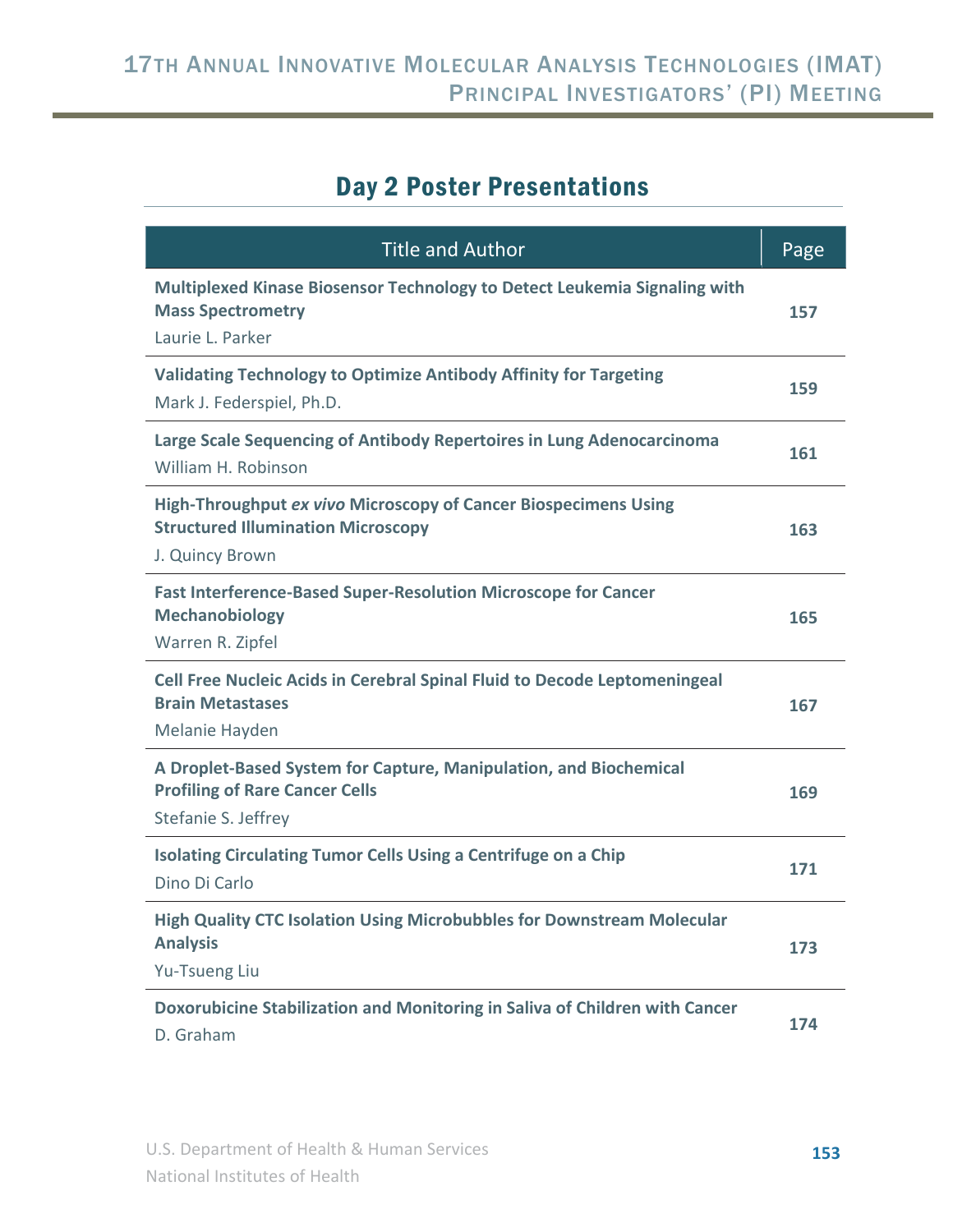| <b>Title and Author</b>                                                                                                                                               | Page |
|-----------------------------------------------------------------------------------------------------------------------------------------------------------------------|------|
| <b>High Specificity MicroRNA Microarray Analysis Without PCR for Cancer</b><br><b>Screening</b><br>Ravi F. Saraf                                                      | 175  |
| Plasmonics-based Nanobiosensor for Gastrointestinal Cancer Diagnostics via<br><b>MicroRNA Biomarker Detection</b><br>Tuan Vo-Dinh                                     | 177  |
| <b>Cristae Remodeling Explains Acidification by Mitochondrial Outer Membrane</b><br><b>Permeabilization Detected by Integrated Graphene Sensors</b><br>Peter J. Burke | 179  |
| <b>Charge Sensitive Optical Detection for High Throughput Study of Small</b><br><b>Molecules</b><br>Nongjian Tao                                                      | 183  |
| Noninvasive Detection of Circulating RNAs via Tethered Cationic Lipoplex<br>Nanoparticles (Tcln) Biochip for Lung Cancer Early Detection and Prognosis<br>Yun Wu      | 185  |
| <b>Combinatorial Fluorescence with Spectral Imaging</b><br>Marc R. Birtwistle                                                                                         | 187  |
| <b>Cancer Cell Molecular Analysis Using Quantum Dots</b><br><b>Xiaohu Gao</b>                                                                                         | 189  |
| <b>Highly Multiplexed FISH for in situ Genomics</b><br>A. John lafrate                                                                                                | 191  |
| <b>Compact Microfluidic PET Tracer Concentrator for Preclinical Imaging and in</b><br>vitro Studies<br>R. Michael van Dam                                             | 193  |
| <b>Optimization of Multivalent Ligands by Super-Resolution Microscopy to</b><br><b>Treat Cancer</b><br>John Williams and Tijana Talisman                              | 195  |
| in situ Imaging of CAR T-Cells<br>John Williams                                                                                                                       | 196  |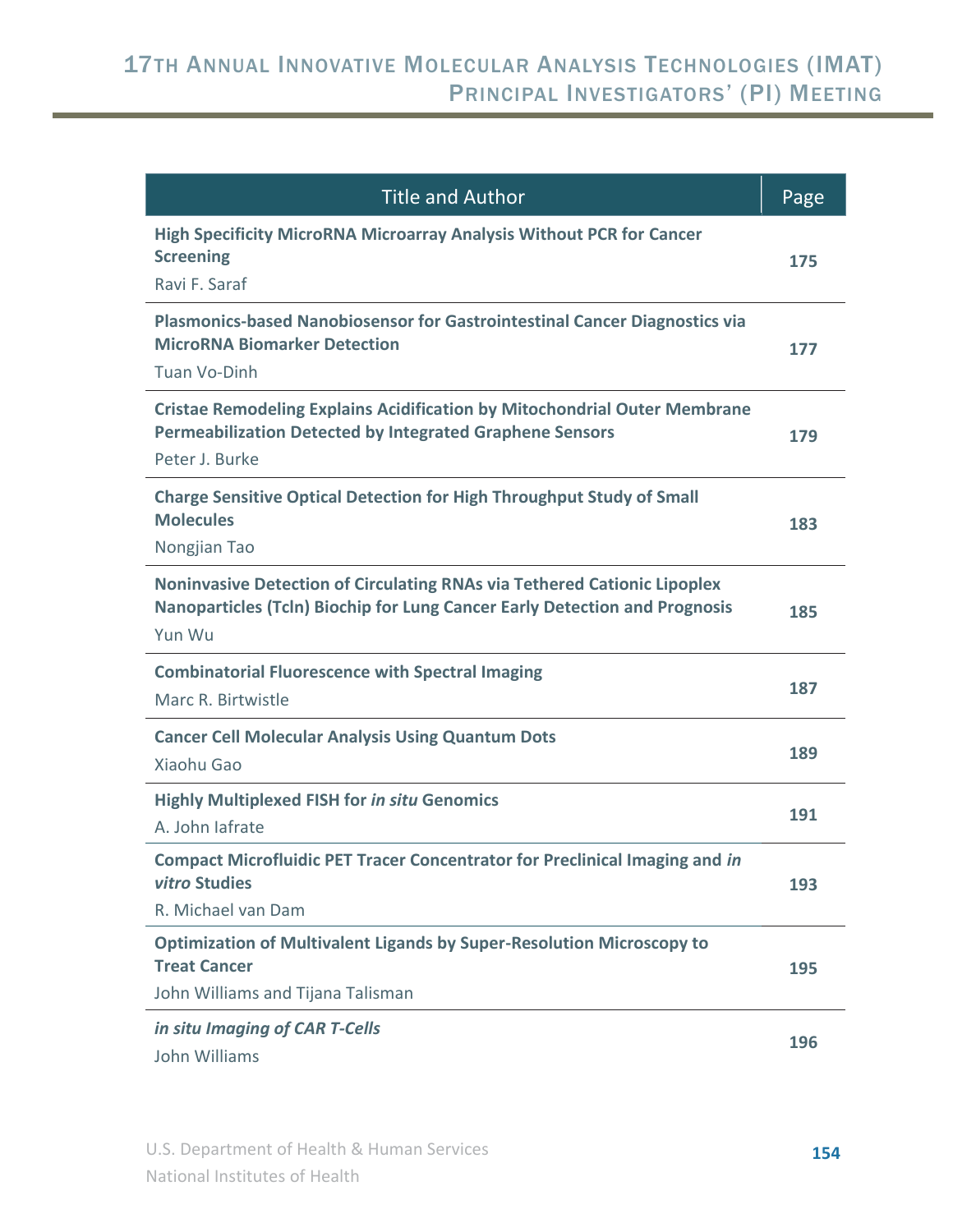| <b>Title and Author</b>                                                                                                                                                      | Page |
|------------------------------------------------------------------------------------------------------------------------------------------------------------------------------|------|
| An Integrated Imaging Tool for Probing EGFR Subcellular Trafficking in Real<br><b>Time</b>                                                                                   | 197  |
| Hsin-Chih "Tim" Yeh                                                                                                                                                          |      |
| <b>Brillouin Confocal Microscopy for Biomechanical Studies of the Metastatic</b><br><b>Cascade in 3D Microenvironments</b>                                                   | 199  |
| Giuliano Scarcelli                                                                                                                                                           |      |
| A Solid-State Nanopore miRNA Quantification Technology<br>Hsueh-Chia Chang                                                                                                   | 200  |
| µSHEAR Technology for Cancer Cell Purificaiton                                                                                                                               | 202  |
| Andrés J. García and Susan Thomas                                                                                                                                            |      |
| High Throughput Single-Cell Phenotype Isolation by Protrusion Analysis Chip<br>(PAC)                                                                                         | 204  |
| Lidong Qin                                                                                                                                                                   |      |
| <b>Isolating Circulating Tumor Cells</b><br>Lydia L. Sohn                                                                                                                    | 206  |
| A Novel High Throughput Tumor Spheroid Microtechnology Principal                                                                                                             | 208  |
| <b>Hossein Tavana</b>                                                                                                                                                        |      |
| A Genetic Toolbox for the Identification and Interrogation of Tumor Cells of<br>Origin, Propagation, and Recurrence from Patient-derived Oncogenic Drivers<br>Joshua Breunig | 210  |
| A Cancer Rainbow Mouse for Simultaneous Assessment of Multiple<br><b>Oncogenes</b>                                                                                           | 212  |
| Marc G. Caron                                                                                                                                                                |      |
| <b>Bioengineered Lung Tumor Organoids for Development of Personalized</b><br><b>Medicine</b>                                                                                 | 214  |
| <b>Shay Soker</b>                                                                                                                                                            |      |
| Label-Free Microfluidic Enrichment of Cancer Cells from Noncancer Cells in<br><b>Ascites Fluid</b>                                                                           | 216  |
| <b>Todd Sulchek</b>                                                                                                                                                          |      |
| <b>Single Cell Technologies for Rapid Detection of Tumor Heterogeneity</b><br>Karen S. Anderson                                                                              | 218  |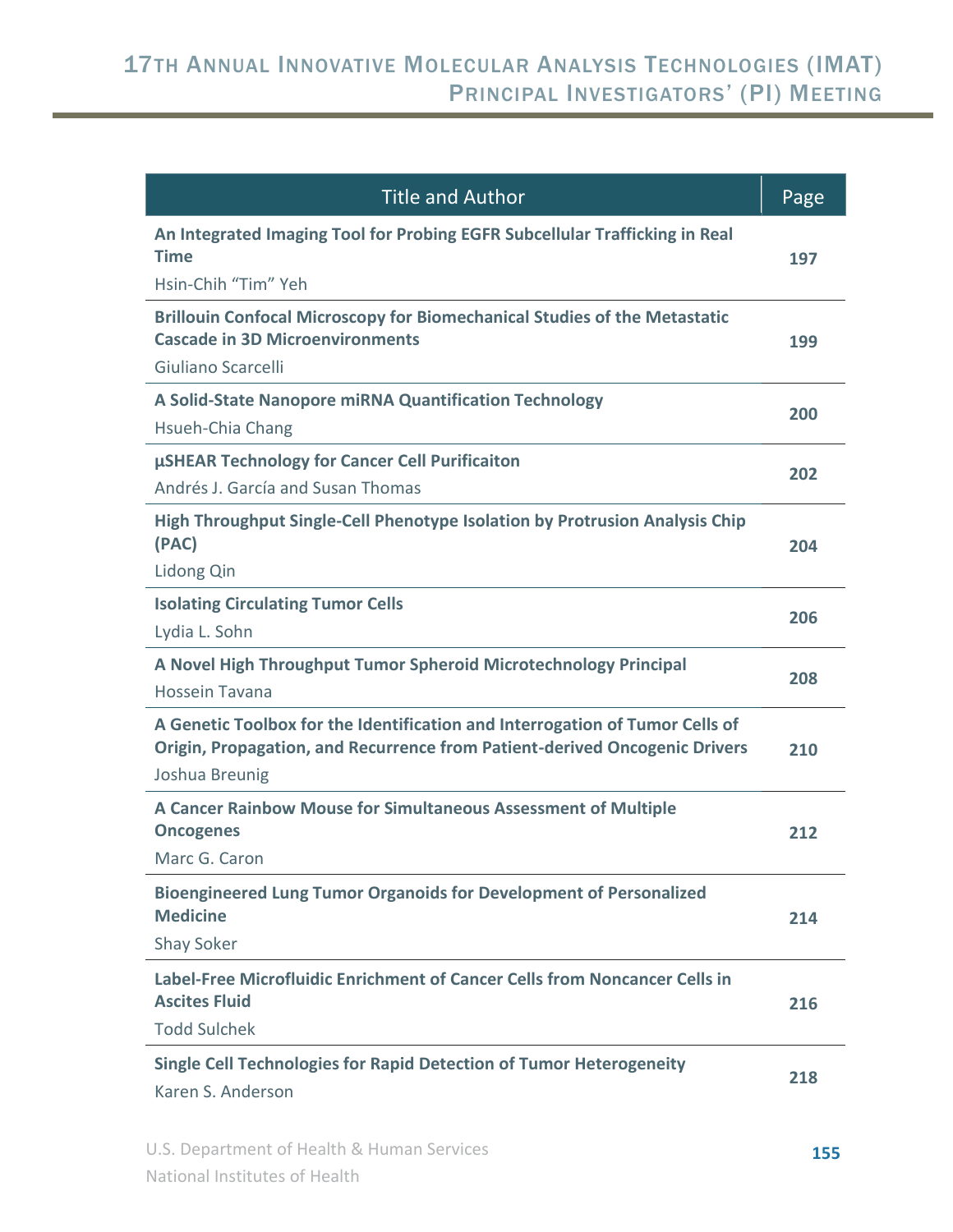| <b>Title and Author</b>                                                                                                  | Page |
|--------------------------------------------------------------------------------------------------------------------------|------|
| Mass Spectrometry Detection of Drugs in Single Bladder Cancer Cells from<br><b>Patients</b><br><b>Anthony Burgett</b>    | 220  |
| Tracking Immune Receptor Repertoire in vivo By Barcode-Linking Technology<br>Hidetaka Tanno                              | 222  |
| Microfluidic Western Blotting for Targeted Proteomic Analysis of Single<br><b>Circulating Tumor Cells</b><br>Amy E. Herr | 223  |
| <b>Clinical Implementation of Single-Cell Tumor Transcriptome Analysis</b><br>Orit Rozenblatt-Rosen and Aviv Regev       | 225  |
| Optical Demultiplexing for Large-Scale Integration of Imaging and Single Cell<br><b>RNA-Seq</b><br><b>Peter Sims</b>     | 229  |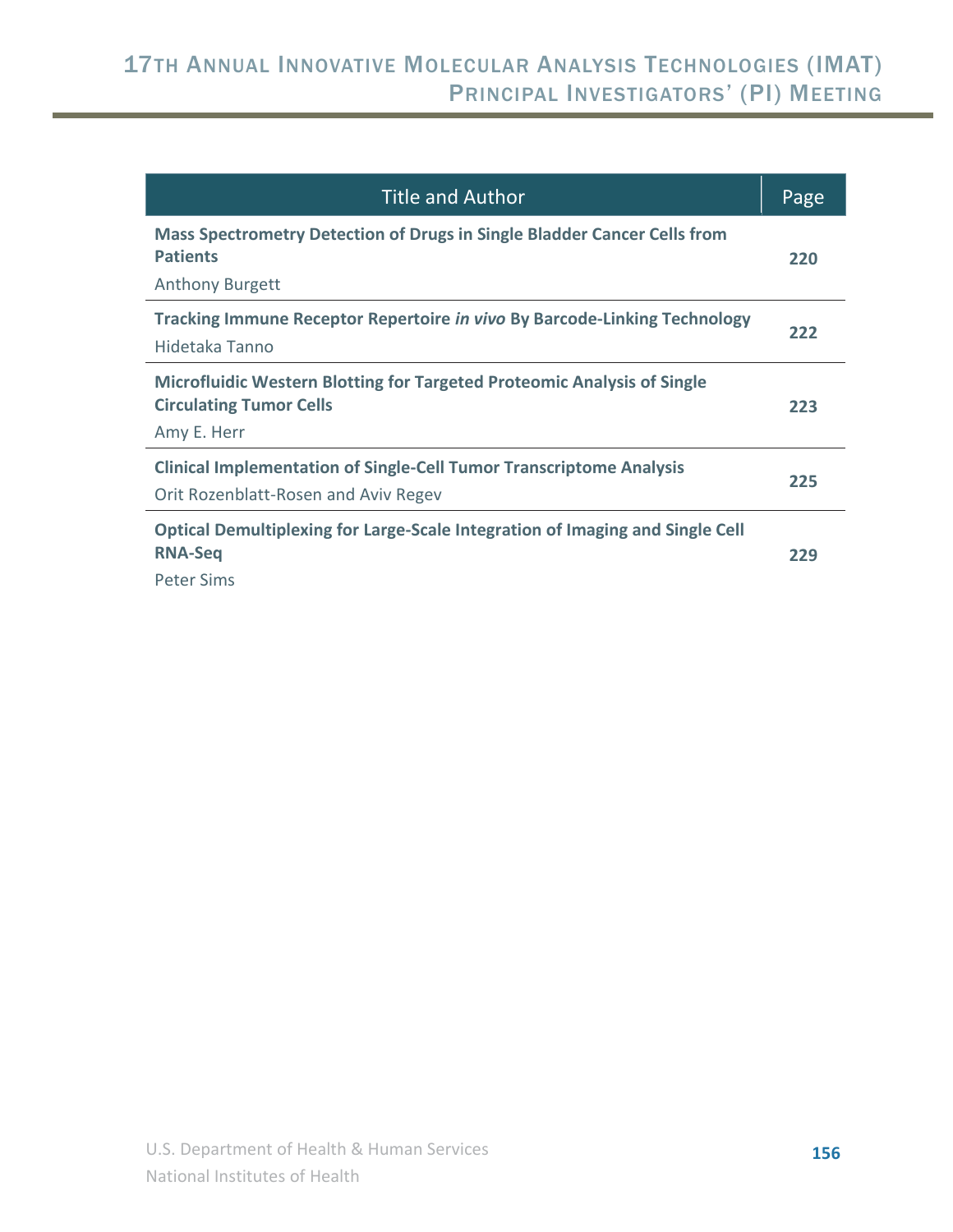## Resources and Funding Opportunities

#### **Resources**

- NCI's Proteomics Data Portal provides datasets of breast, ovarian, and tumor tissue that have been genomically characterized by TCGA datasets.
- The Antibody Characterization Laboratory provides access to a large number of reagents and accompanying characterization data. Antigens and antibodies are expressed, purified, and characterized using standard operating procedures, with all accompanying protocols and data.
- The Nanotechnology Characterization Laboratory (NCL) within Frederick National Laboratory for Cancer Research performs preclinical characterization of nanomaterials using a comprehensive battery of assays. The operation of NCL relies on collaboration with the Food and Drug Administration and the National Institute of Standards and Technology.
- The cancer Nanotechnology Laboratory (caNanoLab) data portal provides access to nanomaterial characterization data to expedite and validate the use of nanomaterials in biomedicine. Users can search and download cancer-relevant characterization data resulting from physico-chemical, *in vitro*, and *in vivo* assays, as well as associated protocols and publication information.
- The Nanomaterial Registry archives research data on nanomaterials and their biological and environmental implications from a broad collection of publically available nanomaterial resources. All data housed is curated using a set of minimal information about nanomaterials (MIAN) to create criteria for curation and enable nanomaterial comparisons.
- NCI's Physical Sciences-Oncology Network Data Coordinating Center provides datasets of genomic characterization and physical characterization of numerous non-malignant and malignant cell lines (https://nciphub.org/groups/nci\_physci/psondcc).
- The NCI Physical Sciences-Oncology Network Bioresource Core Facility (PBCF) at ATCC is a central resource that provides common stocks of authenticated non-malignant and cancerous cell lines, their derivatives, cell culture reagents, and related standard operating protocols (SOPs). The bioresources are available for the cost of shipping and handling only, not only for members of the Physical Sciences-Oncology Network and Cancer Systems Biology Consortium, but also all investigators who are willing to share data sets that are generated using the bioresources provided by the PBCF. Visit the website to view the list of available cell lines and derivatives, the SOPs, order form, and transfer agreements: http://physics.cancer.gov/bioresources.
- The Early Detection Research Network  $(EDRN) A$  consortium that promotes discovery, development, and clinical validation of biomarkers for early detection of cancer.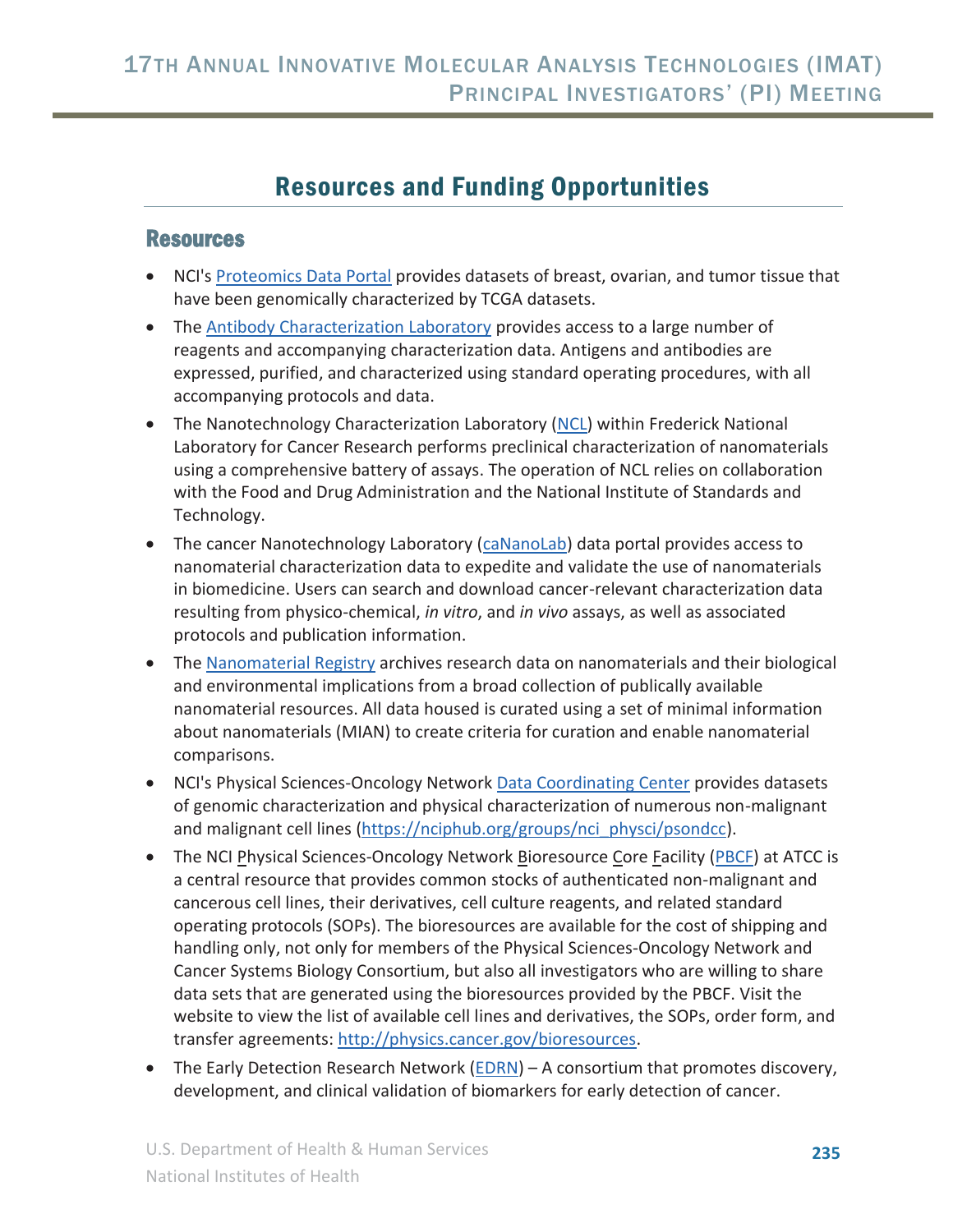Investigators with promising biomarkers may request for core funds to validate their markers using reference sets and resources within the network.

- The NCI SBIR Development Center oversees all NCI Small Business Innovation Research (SBIR) and Small Business Technology Transfer (STTR) support programs, which includes all grant and contract funding opportunities, as well as a broad variety of additional resources aimed at supporting the innovations and commercial interests of small business entities against cancer.
- The Cancer Genomics Cloud Pilots are designed to explore innovative methods for accessing and computing on large genomic data. Three contracts were awarded to develop infrastructure and a set of tools to access, explore, and analyze molecular data, which are all being implemented through commercial cloud providers and adopting common standards. The three project teams have distinct system designs, data presentation, and analysis resources to serve the cancer research community, which will be made available to researchers in early 2016.
- The Cancer Genome Atlas (TCGA) Data Portal provides a platform for researchers to search, download, and analyze datasets generated by TCGA. It contains clinical information, genomic characterization data, and high-throughput sequencing analysis of the tumor genomes.
- The Alliance of Glycobiologists for Detection of Cancer A consortium that investigates the molecular basis by which altered glycan expression leads to cancer progression and develop cancer biomarkers based on the aberrant expression of these glycans. Opportunities exist to collaborate in cancer relevant research with a number of experts in glycobiology.
- NCI Best Practices for Biospecimen Resources guiding principles that define state-ofthe-science biospecimen resource practices, promote biospecimen and data quality, and support adherence to ethical and legal requirements. (https://biospecimens.cancer.gov)
- The Biospecimen Research Database ( $BRD$ ) is a free and publicly accessible literature database that contains curated, peer-reviewed primary and review articles in the field of human biospecimen science. The database is searchable by various parameters including the biospecimen investigated (type and location, patient diagnosis), preservation method, analyte(s) of interest and technology platform(s) used for analysis. An original summary of relevant results is also provided for each article.
- The NCI offers the following two resources for research biospecimens:
	- Specimen Resource Locator (SRL) is a biospecimen resource database designed to help researchers locate resources that may have the samples needed for their investigational use. This publicly searchable database includes information about biospecimen banks and sample procurement services. The specimens and samples come from non-commercial, either NCI or non-NCI-funded resources. Investigators can search the database and gain access to thousands of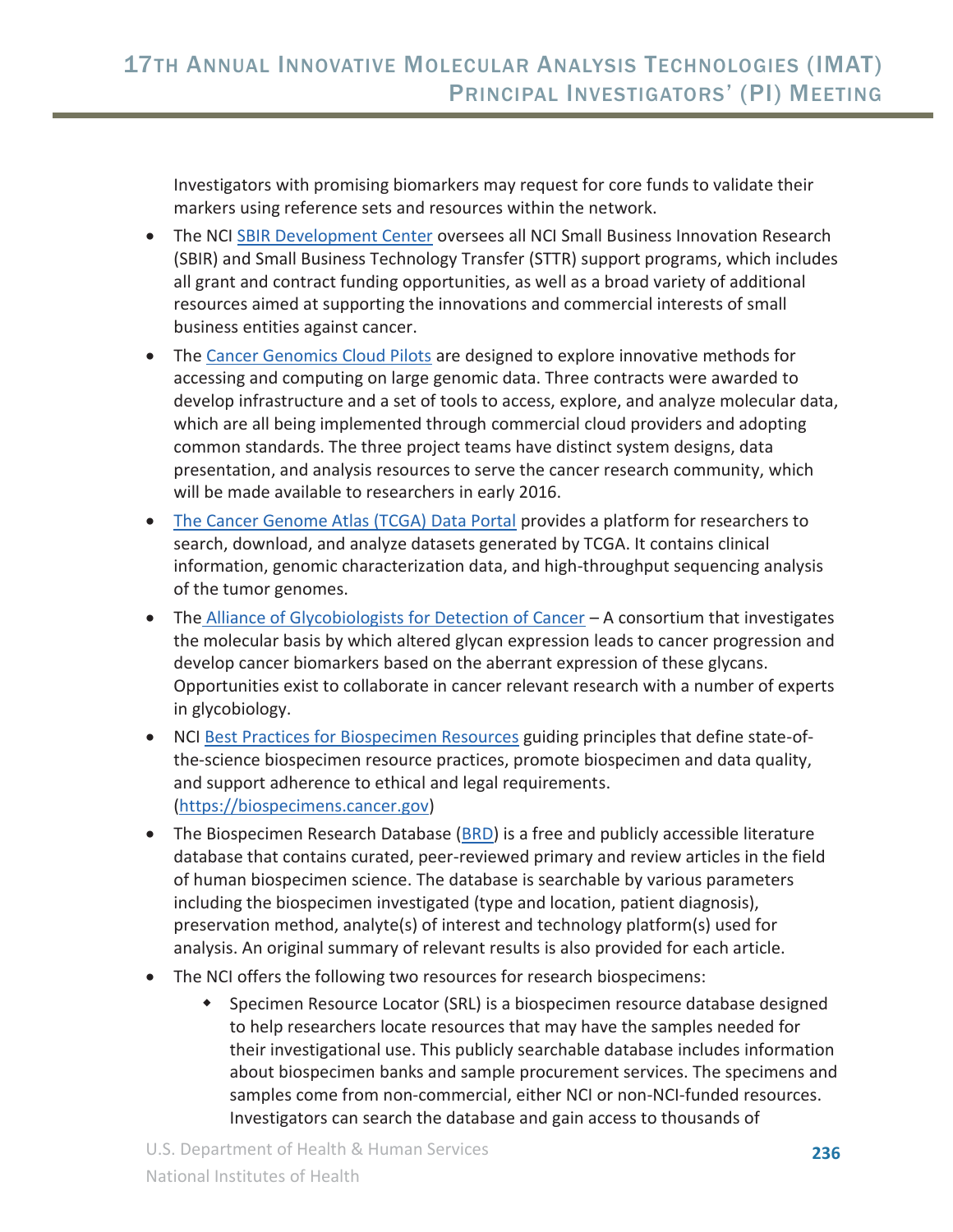specimens of various tumor, organ, and preservation methods. https://specimens.cancer.gov

- The Cooperative Human Tissue Network (CHTN at https://chtn.org) is a resource developed and supported by the NCI that provides human tissues and fluids from routine procedures open to the scientific community to facilitate basic, early translation research, and assay/technology validation. Unlike tissue banks, the CHTN works prospectively with each investigator to tailor specimen acquisition and processing to meet their specific project requirements.
- The NCI Comprehensive Data Resource (CDR) is a distributed web-based system that manages and maintains multi-dimensional data models on biospecimens. CDR was developed and is currently utilized to collect biospecimen and clinical data on biospecimens collected from cancer patient donors and post-mortem donors, for the NCI's Biospecimen Pre-analytical Variables (BPV) and NIH Genotype-tissue Expression (GTEx) programs.
- NCI has developed the Biobank Economic Modeling Tool (BEMT), a publically available web-based financial planning tool for biobanks. BEMT is designed to enhance the understanding of the economic considerations involved in initiating, operating and maintaining a biobank to assist with long term financial planning and cost recovery.
- The NIH Library of Integrated Network-based Cellular Signatures (LINCS) Program aims to create a network-based understanding of biology using computational tools into a comprehensive view of normal and disease states that can be applied for the development of new biomarkers and therapeutics. By generating and making public data that indicates how cells respond to various genetic and environmental stressors, the LINCS project will help us gain a more detailed understanding of cell pathways and aid efforts to develop therapies that might restore perturbed pathways and networks to their normal states.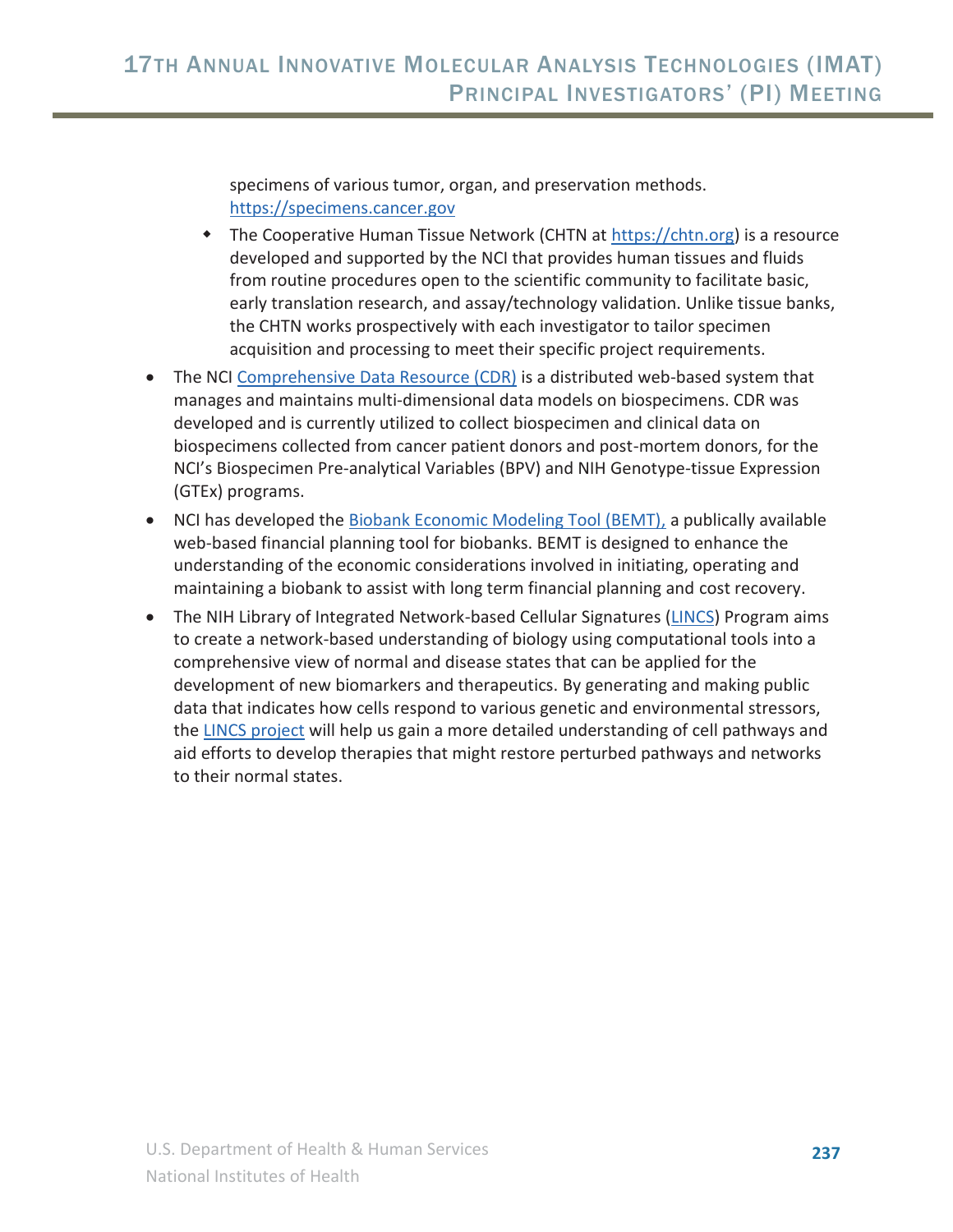### Active Research Funding Opportunities<sup>1</sup>

#### **Innovative Molecular Analysis Technology (IMAT) Program**

- RFA-CA-17-010: Innovative Molecular and Cellular Analysis Technologies for Basic and Clinical Cancer Research (R21)
- RFA-CA-17-011: Advanced Development and Validation of Emerging Molecular and Cellular Analysis Technologies for Basic and Clinical Cancer Research (R33)
- RFA-CA-17-012: Innovative Technologies for Cancer-Relevant Biospecimen Science (R21)
- RFA-CA-17-013: Advanced Development and Validation of Emerging Biospecimen Science Technologies for Basic and Clinical Cancer Research (R33)
- Applications due Feb 28, May 26 and Sept 26, 2017.
- NCI is currently considering reissuance of the SBIR-IMAT program announcement. Updates for this FOA will be posted at both the IMAT and NCI SBIR Development Center websites.

#### **Alliance for Nanotechnology in Cancer**

• PAR-14-285: (U01) Innovative Research in Cancer Nanotechnology (IRCN). Expires April 15, 2017.

#### **NCI Physical Sciences in Oncology Network (PSON)**

• PAR-15-021: (U01) Physical Sciences-Oncology Projects (PS-OP). Applications due May 26, 2017; and September 21, 2017.

#### **Assay Validation for High Quality Markers for NCI-Supported Clinical Trials**

- $\bullet$  PAR-15-095 (UH2/UH3)
- PAR-15-096 (UH3)
- Applications due: February 9, 2017; July 7, 2017; and October 6, 2017.

#### **Academic-Industrial Partnerships**

• PAR-15-075: (R01) Translation of Technologies for Cancer Diagnosis and Treatment. Expires Jan. 8, 2018.

#### **Global Health Technologies for Cancer**

PAR-15-276: (R01) Turkey-US Collaborative Program for Affordable Medical Technologies. Expires Jan. 8, 2017.

 $\overline{a}$ 

<sup>&</sup>lt;sup>1</sup> Standard receipt dates apply, unless specific receipt dates listed.

U.S. Department of Health & Human Services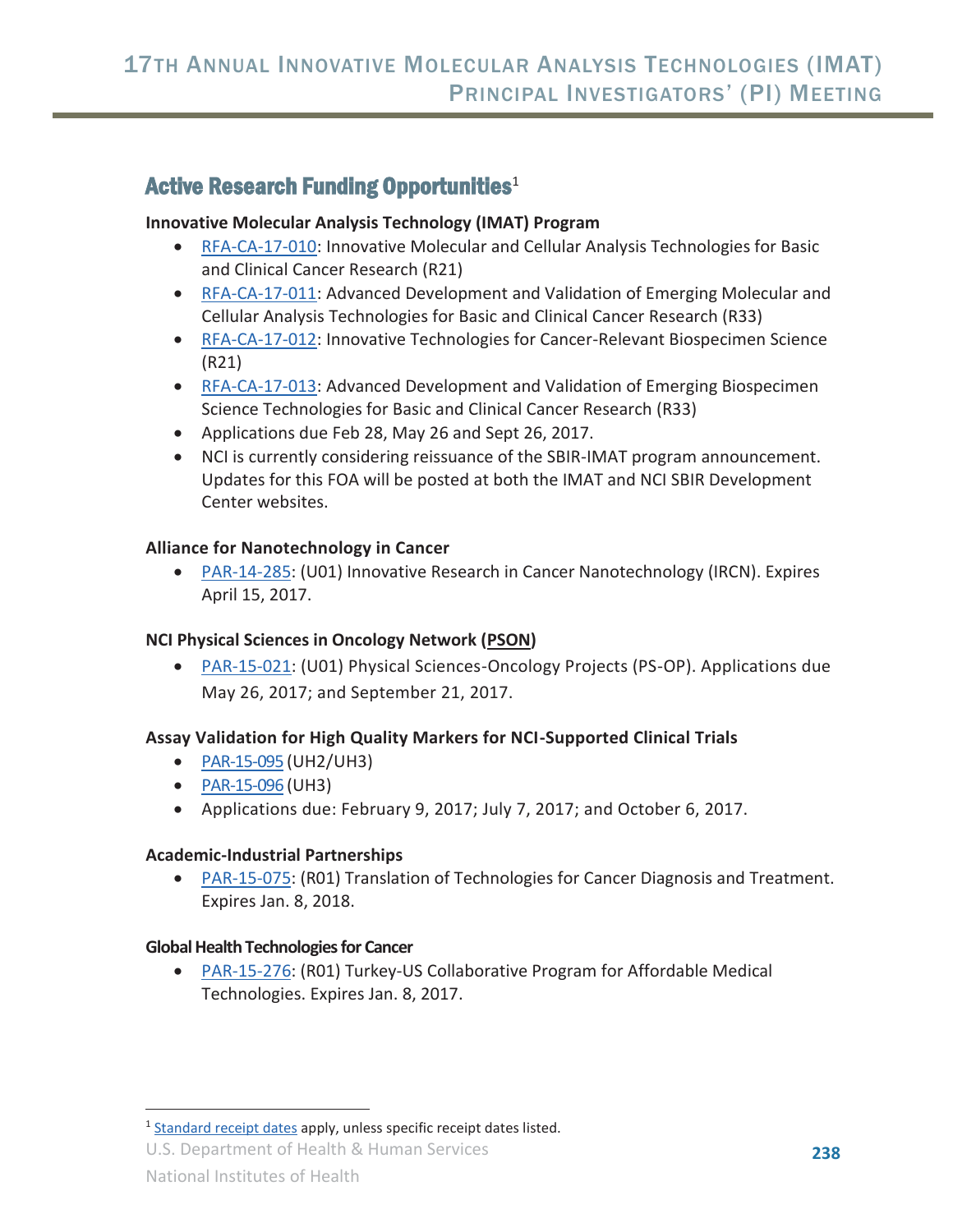#### **Informatics Technologies for Cancer Research (ITCR) Program**

- PAR-15-334: (R21) Development of Innovative Informatics Methods and Algorithms for Cancer Research and Management
- PAR-15-332: (U01) Early-Stage Development of Informatics Technologies for Cancer Research and Management
- PAR-15-331: (U24) Advanced Development of Informatics Technologies for Cancer Research and Management
- PAR-15-333: (U24) Sustained Support for Informatics Resources for Cancer Research and Management
- Applications due: June 14, 2017; November 20, 2017; and June 14, 2018.

#### **Cancer Systems Biology Consortium (CSBC)**

- RFA-CA-15-014: (U54) Research Centers for Cancer Systems Biology Consortium; Applications due Apr 20, 2017.
- PAR-16-131 (U01) Emerging Questions in Cancer Systems Biology; Expires Nov 25, 2017

#### **Global Health Technologies for Cancer**

PAR-15-276: (R01) Turkey-US Collaborative Program for Affordable Medical Technologies. Expires Jan. 8, 2017.

#### **Oncology Models**

- PAR-14-240: (Collaborative R01) Collaborative Research Projects to Enhance Applicability of Mouse Models for Translational Research. Expires May 8, 2017.
- PAR-14-241: (R01) Research Projects to Enhance Applicability of Mouse Models for Translational Research. Expires May 8, 2017.
- PAR-15-266: (U24) Oncology Co-Clinical Imaging Research Resources to Encourage Consensus on Quantitative Imaging Methods and Precision Medicine. Applications due: June 14, 2017; November 17, 2017; and June 14, 2018.
- PAR-16-105: (U01) Cancer Tissue Engineering Collaborative: Enabling Biomimetic Tissue-Engineered Technologies for Cancer Research. Applications due May 30, 2017; November 30, 2017; May 30, 2018; and November 30, 2018.

#### **Adducts in Cancer Risk Identification and Prevention**

- PAR-15-307: (U01) Translational Research on Adducts in Cancer Risk Identification and Prevention
- PAR-15-308: (R01) Innovative Basic Research on Adducts in Cancer Risk Identification and Prevention
- PAR-15-309: (R21) Innovative Basic Research on Adducts in Cancer Risk Identification and Prevention
- Applications due July 11, 2017, November 21, 2017; and July 11, 2018.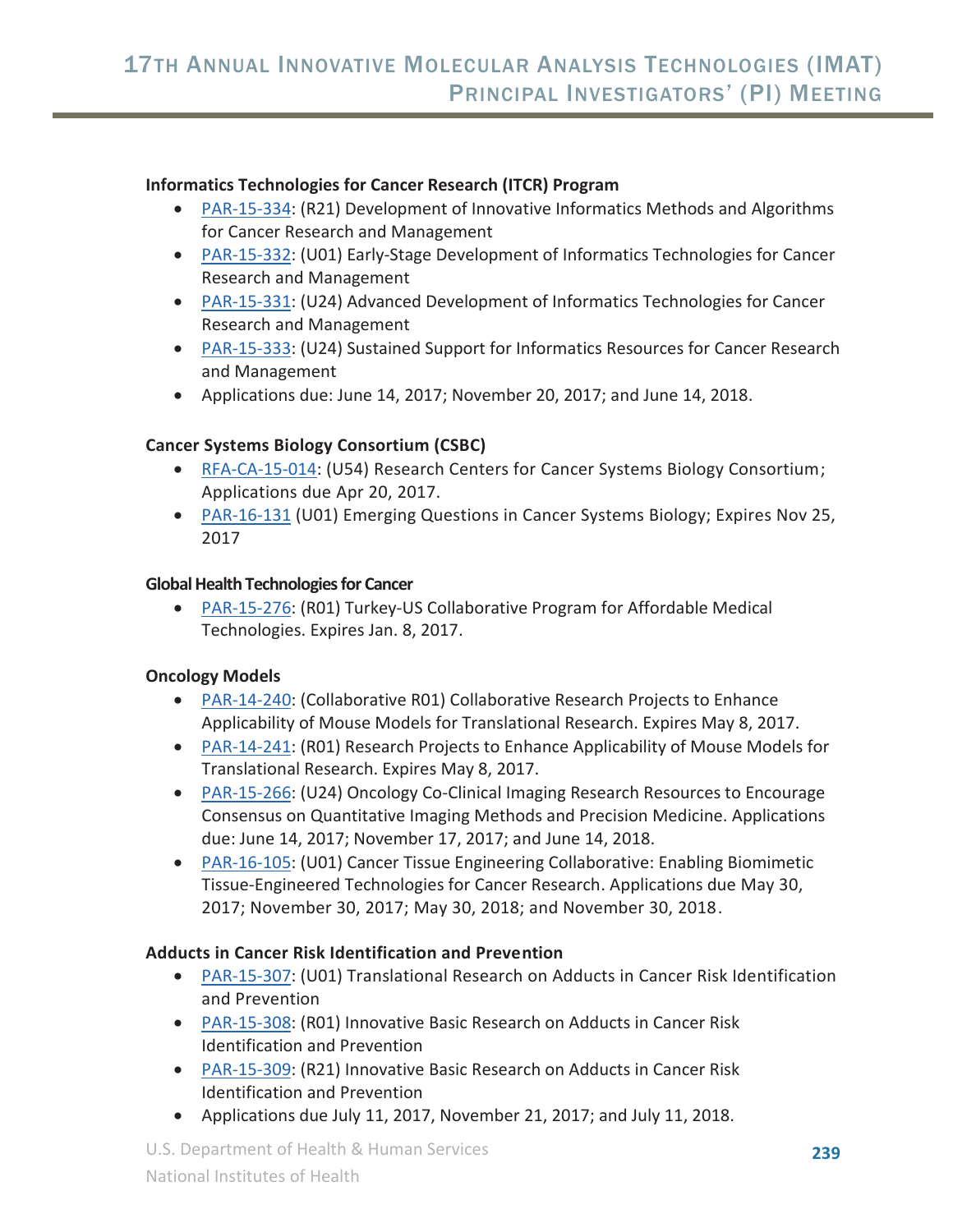#### **Other NCI opportunities**

- PAR-14-116: (U01) Quantitative Imaging for Evaluation of Response to Cancer Therapies. Expires May 8, 2017.
- PAR-15-104: (U01) Core Infrastructure and Methodological Research for Cancer Epidemiology Cohorts. Applications due March 10, 2017.
- PAR-15-266: (U24) Oncology Co-Clinical Imaging Research Resources to Encourage Consensus on Quantitative Imaging Methods and Precision Medicine. Applications due Jun 14, 2017, Nov 17, 2017, and Jun 14, 2018.
- PAR-15-287: (U01) Opportunities for Collaborative Research at the NIH Clinical Center. Applications due April 11, 2017, April 11, 2018.
- PAR-15-289: (U01) The Pancreatic Cancer Detection Consortium. Applications due May 26, 2017; September 21, 2017, April 6, 2018.
- x PAR-16-044**:** (R01) Image-Guided Drug Delivery. Applications due June 21, 2017; November 22, 2017; June 21, 2018; November 22, 2018**.**
- PAR-16-089: (U01) Imaging and Biomarkers for Early Cancer Detection of Aggressive Cancers**.** Applications due December 14, 2016; July 10, 2017; December 11, 2017; July 10, 2018; and December 11, 2018**.**
- PAR-16-166: (U01) Integrating Biospecimen Science Approaches into Clinical Assay Development. Applications due February 13, 2017; October 11, 2017; and June 22, 2018**.**
- x PAR-16-176**:** (R21) NCI Clinical and Translational Exploratory/Developmental Studies. Applications due February 21, 2017; June 19, 2017; October 17, 2017; February 20, 2018; June 19, 2018; October 17, 2018; and February 20, 2019.
- x PAR-16-217 (R21) & PAR-16-218 (R01) Research Answers to NCI's Pediatric Provocative Questions; Expires Nov 25, 2017
- PAR-16-276: (R01) Program to Assess the Rigor and Reproducibility of Exosome-Derived Analytes for Cancer Detection. Applications due June 13, 2017; October 13, 2017; June 13, 2018; October 15, 2018; and June 13, 2019.
- PAR-16-277: (R21) Program to Assess the Rigor and Reproducibility of Exosome-Derived Analytes for Cancer Detection. Applications due June 13, 2017; October 13, 2017; June 13, 2018; October 15, 2018; and June 13, 2019**.**

#### **Novel Nucleic Acid Sequencing Technology Development**

- $RFA-HG-15-031$  (R21)
- RFA-HG-15-032 (R01)
- $\bullet$  RFA-HG-15-033 (R43/R44)
- $\bullet$  RFA-HG-15-039 (R44)
- Applications due October 27, 2015; July 14, 2016; June 15, 2017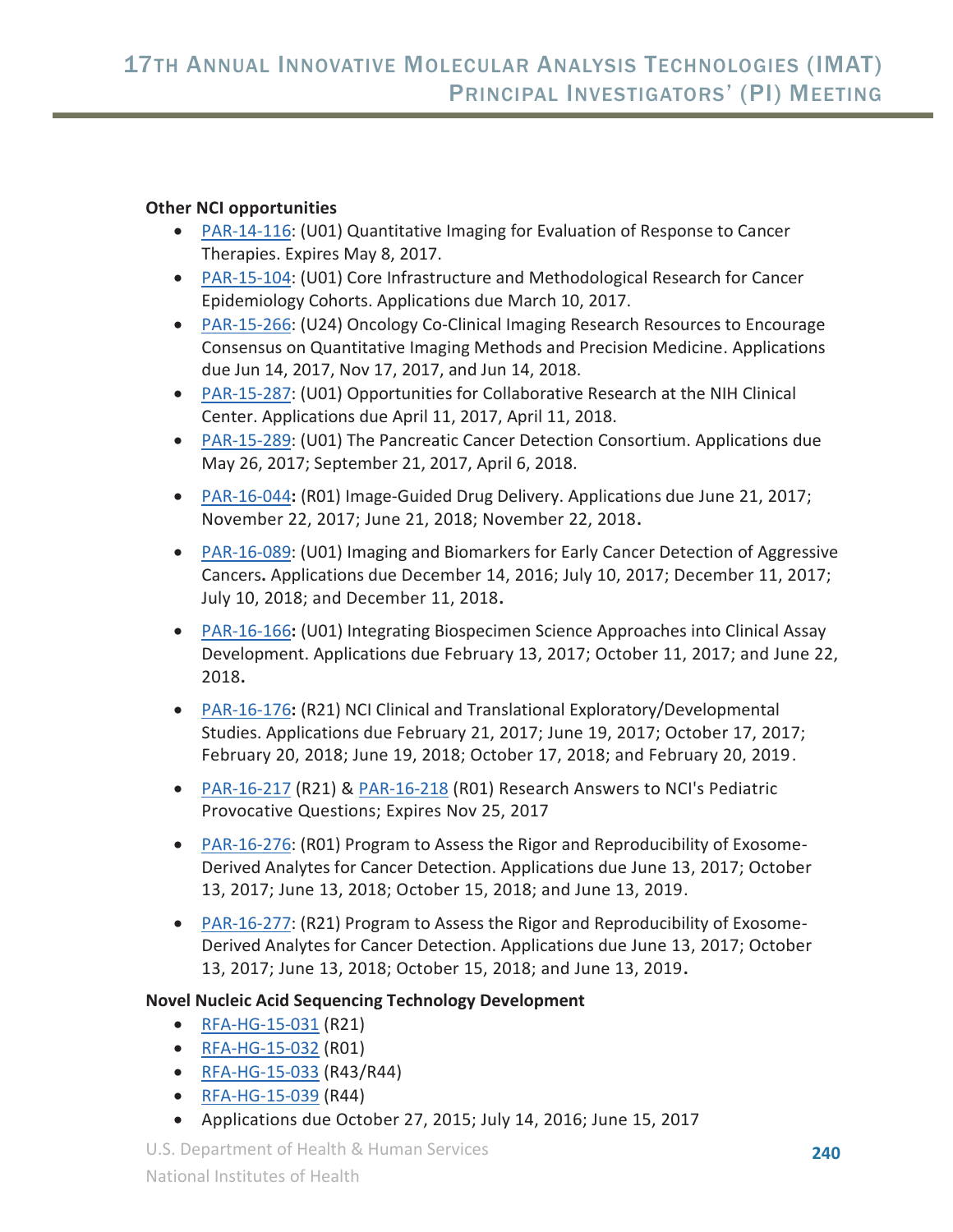#### **General NIH Bioengineering Research Opportunities**

- PAR-17-046: (R21) Exploratory Research for Technology Development from the National Institute for General Medical Sciences, Expires May 8, 2019
- PAR-17-045: (R01) Focused Technology Research and Development from the National Institute for General Medical Sciences, Expires May 8, 2019
- PA-16-040: (R21) Exploratory/Developmental Bioengineering Research Grant (EBRG), Expires Jan 8, 2019
- PAR-16-242: (R01) Bioengineering Research Grants (BRG). Expires May 8, 2019.
- PAR-16-116: (U01) Bioengineering Research Partnerships (BRP). Expires Jan 8, 2019.
- RFA-EB-09-003: (U01) NIBIB Quantum Program: Technological Innovation to Solve a Major Medical or Public Health Challenge. Applications due Jan 26, 2017.
- PAR-14-166: (R01) Early Phase Clinical Trials in Imaging and Image-Guided Interventions. Applications due Feb 9, 2017.
- PAR-15-085: (U01) Predictive Multiscale Modeling Program. Applications due: January 30, 2017; May 29, 2017; and September 29, 2017.

#### **NIH Big Data to Knowledge (BD2K) Program**

- PA-14-154: (R43/R44) Early Stage Development of Technologies in Biomedical Computing, Informatics, and Big Data Science
- PA-14-155: (R01) Early Stage Development of Technologies in Biomedical Computing, Informatics, and Big Data Science
- PA-14-156: (R01) Extended Development, Hardening and Dissemination of Technologies in Biomedical Computing, Informatics and Big Data Science
- PA-14-157: (R41/R42) Early Stage Development of Technologies in Biomedical Computing, Informatics, and Big Data Science
- $\bullet$  Expires May 8, 2017

#### **Early-life Factors and Cancer Development Later in Life**

- $PA-15-124$  (R03)
- $PA-15-125$  (R21)
- $PA-15-126 (R01)$
- $\bullet$  Expires Jan. 8, 2018.

#### **Brain Research through Advancing Innovative Neurotechnologies (BRAIN) Initiative**

• Various funding opportunities can be found at https://www.braininitiative.nih.gov

#### **Diet and Physical Activity Assessment Methodology**

- $\bullet$  PAR-15-170 (R01)
- $PAR-15-171 (R21)$
- Multiple receipt dates, expiring September 8, 2018.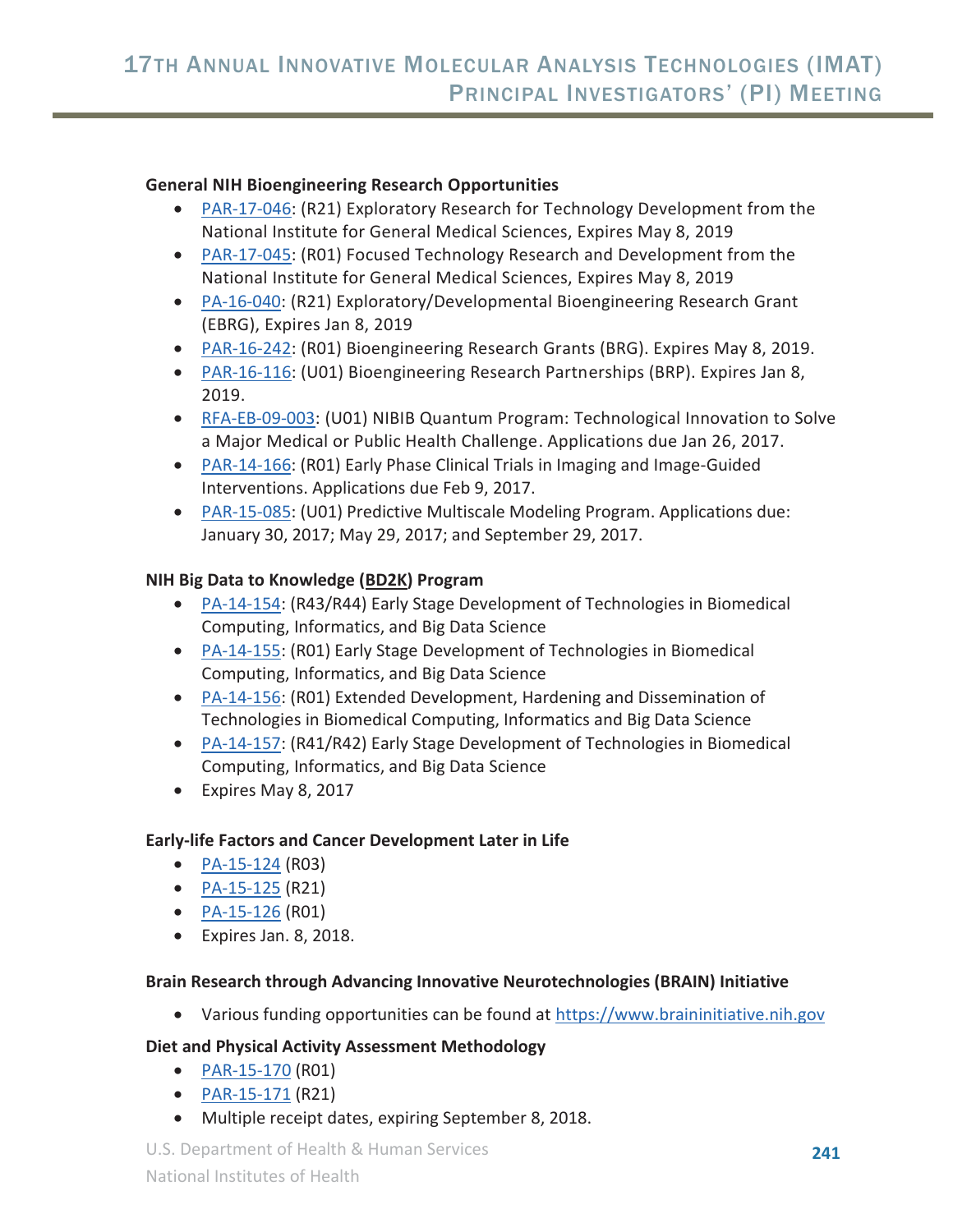#### **Technologies for Heart, Lung, and Blood Disorders**

- RFA-HL-16-009: (R44) NHLBI SBIR Phase IIB Bridge Awards to Accelerate the Commercialization of Technologies for Heart, Lung, Blood, and Sleep Disorders and Diseases. Applications due June 19, 2017
- RFA-HL-15-030: (R44) Stem Cell-Derived Blood Products for Therapeutic Use: Technology Improvement. Applications due February 20, 2017.